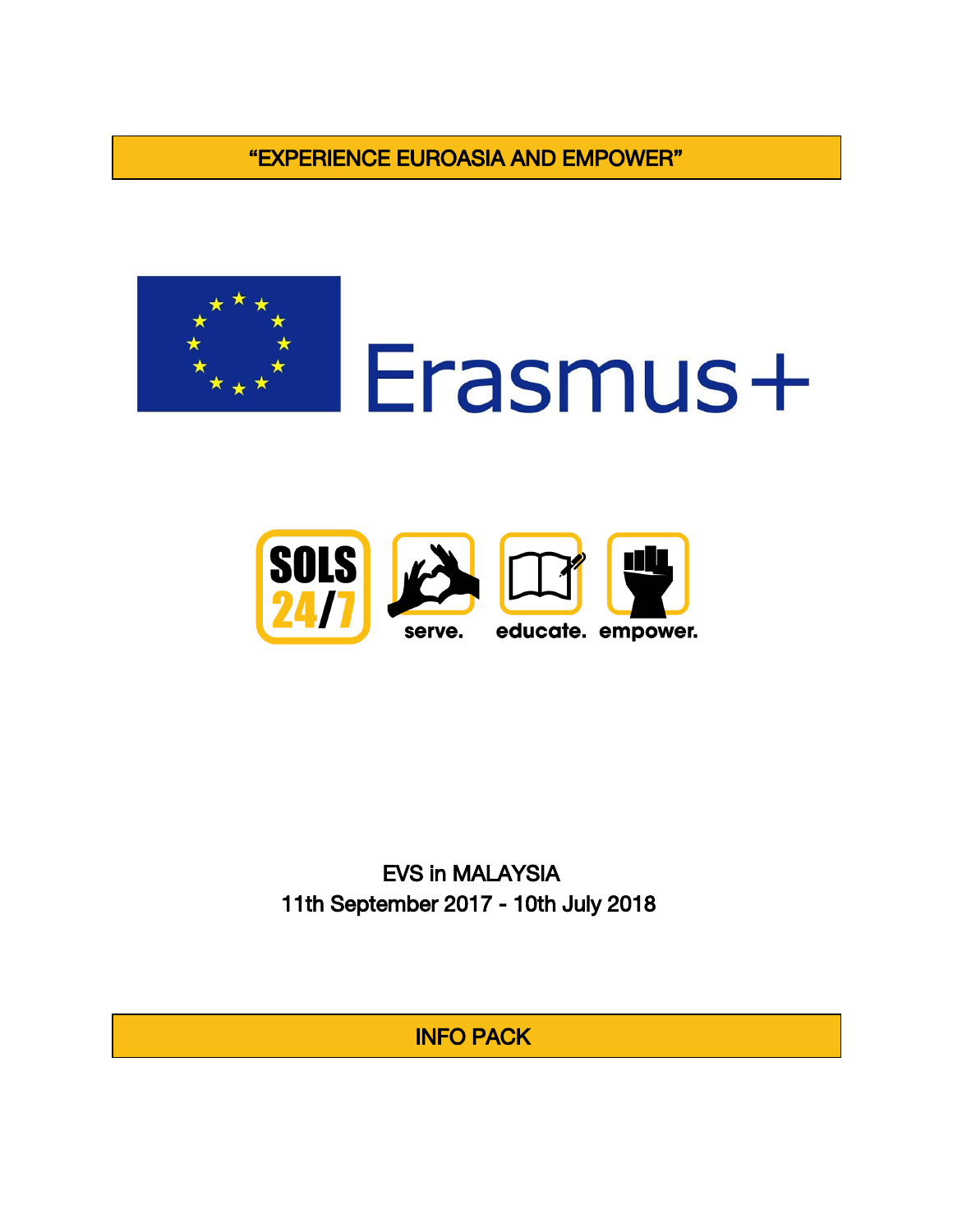# Table of Contents

| 1. Project Description                                          | 3              |
|-----------------------------------------------------------------|----------------|
| 1.1. Objectives                                                 | 3              |
| 1.2. Who can participate?                                       | 4              |
| 1.3. Timeline (to be updated once dates are confirmed)          | 4              |
| 1.4. EVS Placement period                                       | 4              |
| 1.5. Application procedure                                      | 5              |
| 2. Practical Information                                        | 6              |
| 2.1. Transportation                                             | 6              |
| 2.2. Visa arrangements                                          | $\overline{7}$ |
| 2.3. Insurance                                                  | 11             |
| 2.4. Vaccinations                                               | 11             |
| 2.5. Accommodation                                              | 11             |
| 2.6. Food                                                       | 11             |
| 2.7. International driving license                              | 12             |
| 2.8. Weather                                                    | 12             |
| 2.9. Price comparison in Malaysia                               | 12             |
| 2.10. Necessities during your stay                              | 12             |
| 2.11. Contact                                                   | 12             |
| 3. Rules and Regulations                                        | 13             |
| 3.1. Leave                                                      | 13             |
| 3.2. Allowance                                                  | 13             |
| 3.3. General rules and regulations                              | 14             |
| 4. Trainings                                                    | 15             |
| <b>Attachment I: Job Descriptions</b>                           | 16             |
| I.I. Placements at SOLS HQ (Sungai Besi, Kuala Lumpur)          | 17             |
| NGO Hub                                                         | 17             |
| Scholar Development Programme                                   | 18             |
| <b>Human Resources</b>                                          | 19             |
| I.II. Placements at SOLS Solar Academy (Segambut, Kuala Lumpur) | 20             |
| Solar Academy (2 positions available)                           | 20             |
| I.III. Placements at Community Centres                          | 21             |
| Attachment II: Accommodation & Community Information            | 23             |
| II.I. Placements at SOLS 24/7 Headquarters (Sungai Besi, KL)    | 23             |
| II.II. Placements at SOLS 24/7 Academy (Segambut, KL)           | 25             |
| II.III. Placements at SOLS 24/7 Community Centres (Out of KL)   | 26             |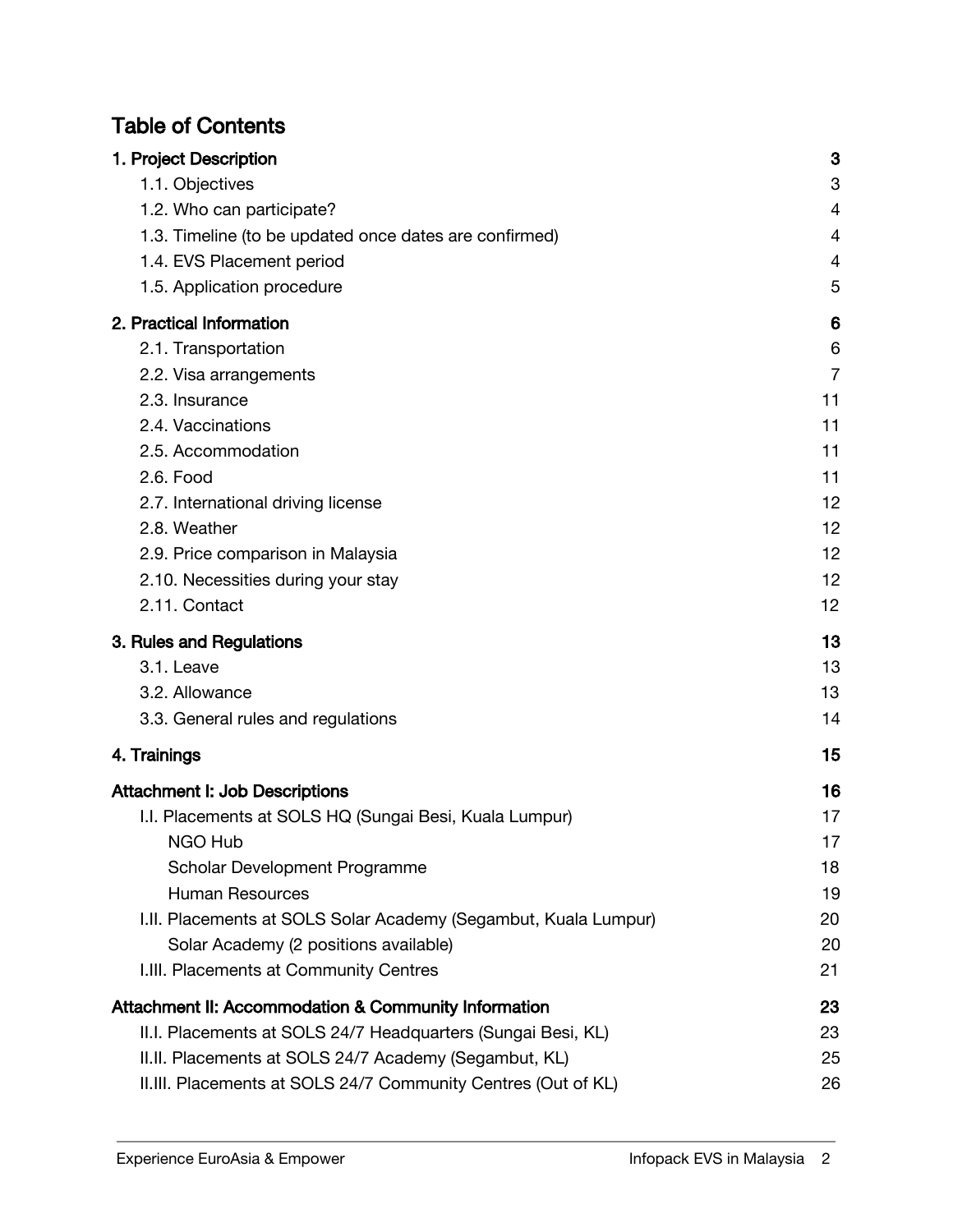# <span id="page-2-0"></span>1. Project Description

This activity, EVS in Malaysia, is the third activity of Experience EuroAsia and Empower, a collaborative project amongst four NGOs (Association PEL, SOLS 24/7 Malaysia, Associacao Juvenil de Peniche, Association Juvenil Inter) who have partnered to integrate their mission with the objectives of Erasmus+ and EVS through volunteer exchange activities. The volunteers going for EVS in Malaysia will contribute towards community development and sustainability of poor and underserved communities in Malaysia through education and social empowerment initiatives.

By working as a EVS placement at any of the SOLS 24/7 programmes, the volunteers will work with a diverse community and varying topics surround education, sustainable development and social service. We aim to achieve a sensitive and effective cultural exchange on realising a common goal of community welfare and environmental sustainability.

For this activity, we are looking for a total of **nine (9) EVS volunteers** who are passionate about giving back to society through education, community development, and raising awareness on sustainability, and are interested to do their placement in Malaysia. The placement is for ten (10) months from 11th September 2017 to 10th July 2018.

The EVS placements will be based either at one of our two locations in Kuala Lumpur (Sungai Besi, or Segambut) or at one of the community centres outside of Kuala Lumpur.

# <span id="page-2-1"></span>1.1. Objectives

Depending on the programme the EVS placement will be held, one or several of the following objectives will be targeted:

- To serve, educate and empower students from poor and underserved communities through facilitating in English courses and raising awareness on sustainability.
- To provide a platform for volunteers to use their skills, knowledge, and expertise, to contribute to society.
- To have a unique voluntary opportunity and eye-opening experience to work with individuals from underserved communities and immerse within a Malaysian community.
- To raise awareness and knowledge among students and community members on topics related to environment, sustainability, health, and education through community projects and initiatives.
- To discuss safe environmental practices to students and community members and how to apply it in everyday life.
- To expose rural and semi-urban communities to a more international perspective on environmental sustainability.
- To promote Erasmus+ as a platform for local and international activities for education, sustainability and environmental protection.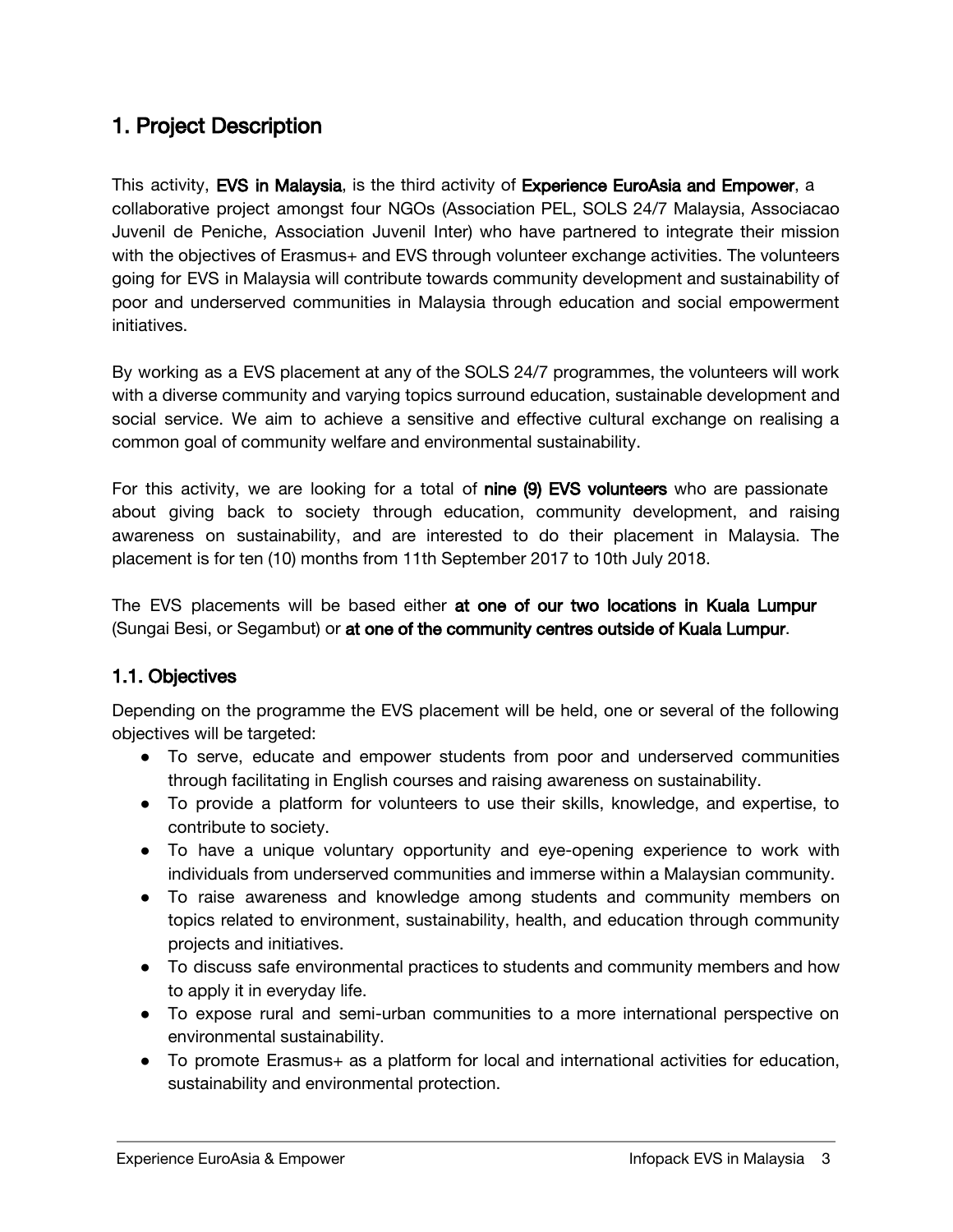● To establish a long-term and beneficial network between SOLS 24/7 and the project partners through this collaborative project under the Erasmus+ programme.

# <span id="page-3-0"></span>1.2. Who can participate?

The ideal candidate has the following characteristics:

- Positive mindset and proactive;
- Disciplined and professional attitude;
- Problem-solving and flexible attitude towards changes in the internal and external environment;
- Openness towards a multicultural and multireligious environment;
- Able to work independently and in a team.

The ideal candidate has the following skills and experience:

- Preferable Bachelor Degree, currently enrolled in University, or experience in non-formal education programmes;
- Good knowledge in English, both written and verbal (minimum CEFR B2);
- Able to communicate well with the team and members in the community;
- Passionate in community development, education and sustainability initiatives;
- Experience in education or community work is preferred, but not required.

# <span id="page-3-1"></span>1.3. Timeline

The below are the project milestones and the tentative key dates of the project.

## 2017

| $\bullet$ | Apr-Aug          | Recruitment, interview and selection process                   |
|-----------|------------------|----------------------------------------------------------------|
|           |                  | Submission of visa documents to SOLS 24/7                      |
|           |                  | Collection of PVP entry visa from nearest Malaysian Embassy to |
|           |                  | participant's place of residence                               |
|           | $\bullet$ 11 Sep | <b>Start of EVS</b>                                            |
|           |                  | Arrival in Malaysia + On-arrival training @ SOLS HQ (1 week)   |
| $\bullet$ | 18 Sep           | Placement training @ SOLS HQ (2 weeks)                         |
|           | $\bullet$ 02 Oct | Job shadowing at respective placement (1-2 weeks)              |
|           |                  |                                                                |

• Feb/Mar Mid-term evaluation @ SOLS HQ (date to be confirmed)

## 2018

**●** 10 Jul End of EVS in Malaysia

# <span id="page-3-2"></span>1.4. EVS Placement period

The EVS placement period will be 10 months long, from 11th September 2017 to 10th July 2018. All participants should have arrived at the venue on 11th September, latest by 6.00pm.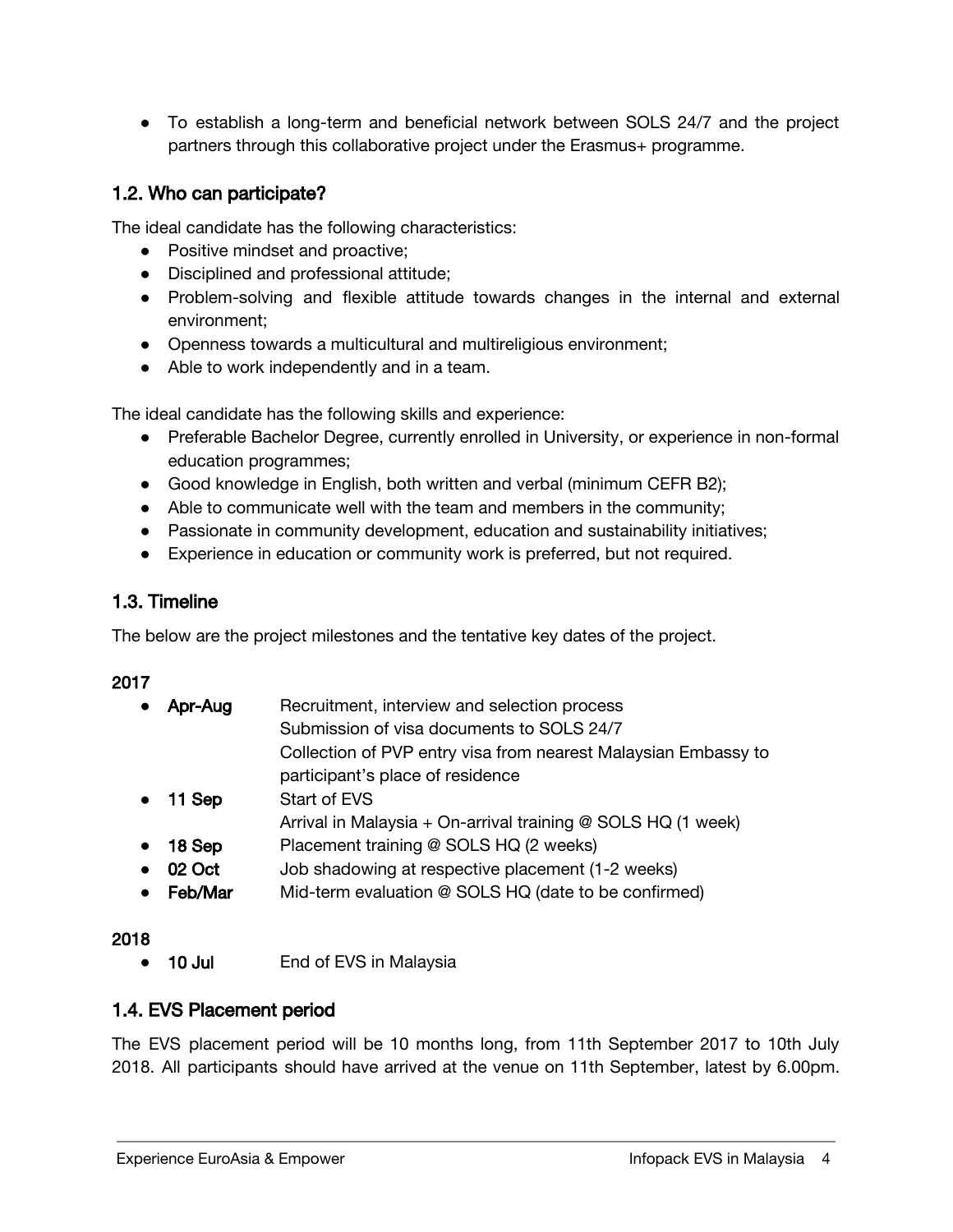All participants will receive on-arrival training during the first week of the project and will be trained in the consecutive 2-4 weeks on their EVS placement position.

More details on the expected arrival date and time will be revealed closer to the starting date and upon confirmation of all participants.

Participants going a placement at one of the Community Centres will be assigned to a location after the recruitment process and prior to coming to Malaysia. This way the EVS participant knows exactly what location he or she will be sent to. However, if during the training we identify that a candidate is not suitable for a certain placement for whatsoever reason then we will reconsider the placement in consultation with our Education experts and the EVS participant.

The venue for the EVS arrival training and placement training is:

SOLS 24/7 Headquarters 1Petaling Commerz & Residential Condos, #1-9, Level 1, Jalan 1C/149, Off Jalan Sungai Besi, Sungai Besi, 57100, Federal Territory of Kuala Lumpur, Malaysia

# <span id="page-4-0"></span>1.5. Application procedure

The applicant should follow the below steps to apply for one of the positions:

- 1. Email your CV (in English) to your local Sending Organisation.
- 2. Once screened by your Sending Organisation, the next step is to fill up the [Application](https://goo.gl/forms/8MbR4A2Dm9BP83tQ2) form for EVS in [Malaysia.](https://goo.gl/forms/8MbR4A2Dm9BP83tQ2)
- 3. Suitable candidates will be invited by SOLS 24/7 for a Skype interview. Prior to the online interview, the participant is required to do an online English test which takes about 30-45 minutes.

\*Note: SOLS 24/7 requires a pool of at least nine (9) candidates per partner organisation in order to select the most suitable candidates.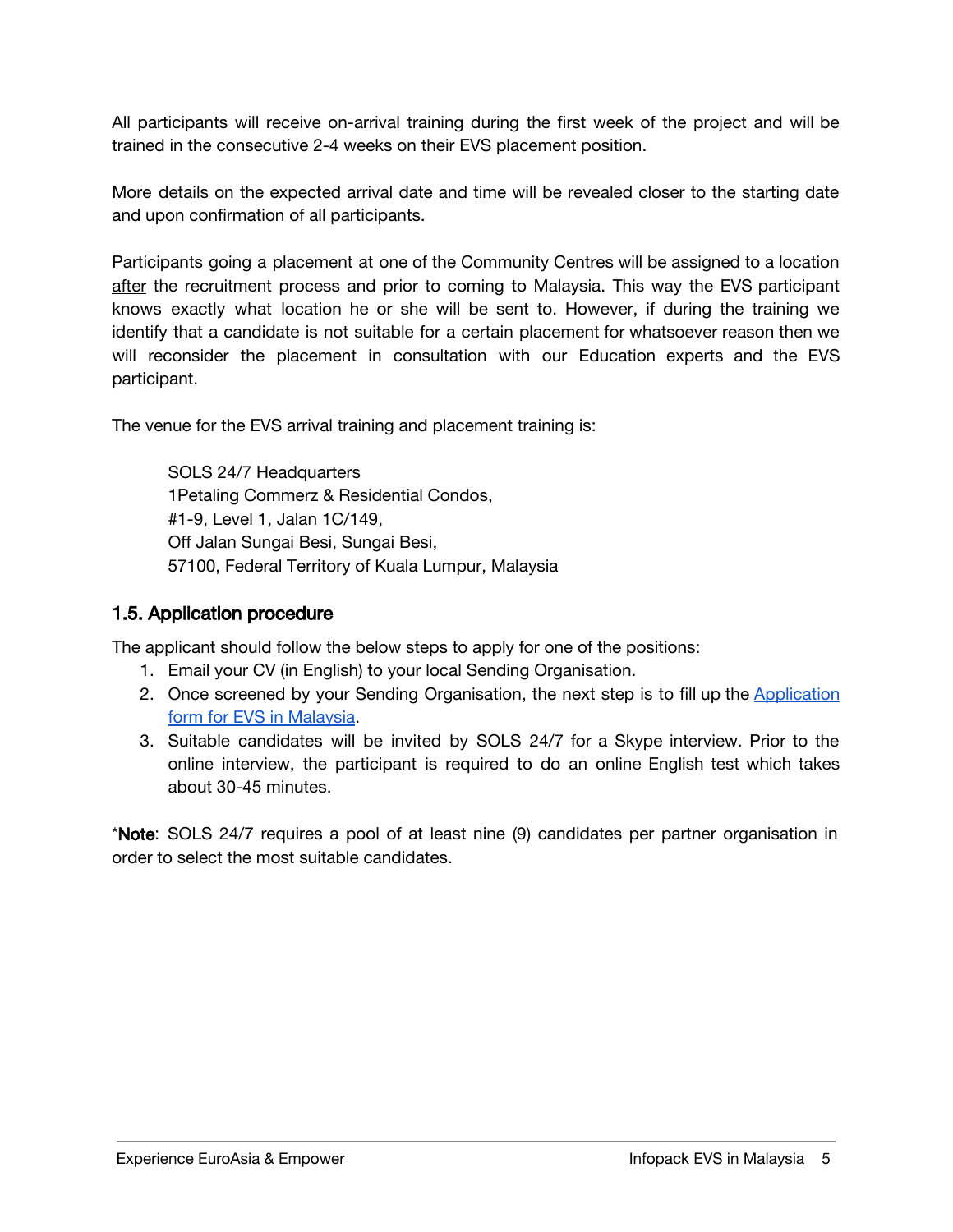# <span id="page-5-0"></span>2. Practical Information

# <span id="page-5-1"></span>2.1. Transportation

Take a flight to Kuala Lumpur International Airport (KLIA). The best and cheapest flight connections to Kuala Lumpur from Europe based on our experience are with KLM, Air France, Turkish Airlines, Qatar Airways, Emirates, Etihad.

# Important: Please do not buy any tickets before you inform PEL Association about the price and route of the tickets and get approval to proceed.

All participants are required to send their flight itinerary to [hr@sols247.org](mailto:hr@sols247.org) by 11th May 2017.

If there is a large enough group, we will arrange transportation from the airport to the venue.

### Public transportation

While we might not have the capacity to pick individuals up from the airport, we can provide you with easy steps on how to get to us.

From Kuala Lumpur International Airport (KLIA) to Bandar Tasik Selatan (TBS) train station:

### By train:

If you are arriving at KLIA, take the KLIA Transit train from the airport (not the KLIA Ekspres). The train stop you should get off is Bandar Tasik Selatan station (when buying the ticket you can say TBS, which stands for Terminal Bersepadu Selatan). A train ticket will cost around RM 38.40 and it takes 30 minutes. If you are arriving at KLIA2 the procedure will be the same. You can refer for the schedule [here.](https://www.kliaekspres.com/wp-content/uploads/2013/01/KE-KT-Train-Times-141116-Final.pdf)

### By Bus:

If you are arriving from KLIA/KLIA2, you could also take a bus. The bus is only RM 11 and it takes 1 hour to go to the TBS bus station.

This [website](http://www.tbsbts.com.my/other-transports) is also helpful for finding transportation to TBS.

### From TBS to our building:

When you arrive during office hours (Monday till Friday, 9.00am till 6.00pm) by train or bus at TBS, arrangements can be made to meet you. This would have to be arranged in advance and depends on our staff and vehicle capacity for the day. Make sure you are clear about the time you are arriving and that you can call Ashne Preet (Deputy HR Manager) at +6012-6030854 once you are there.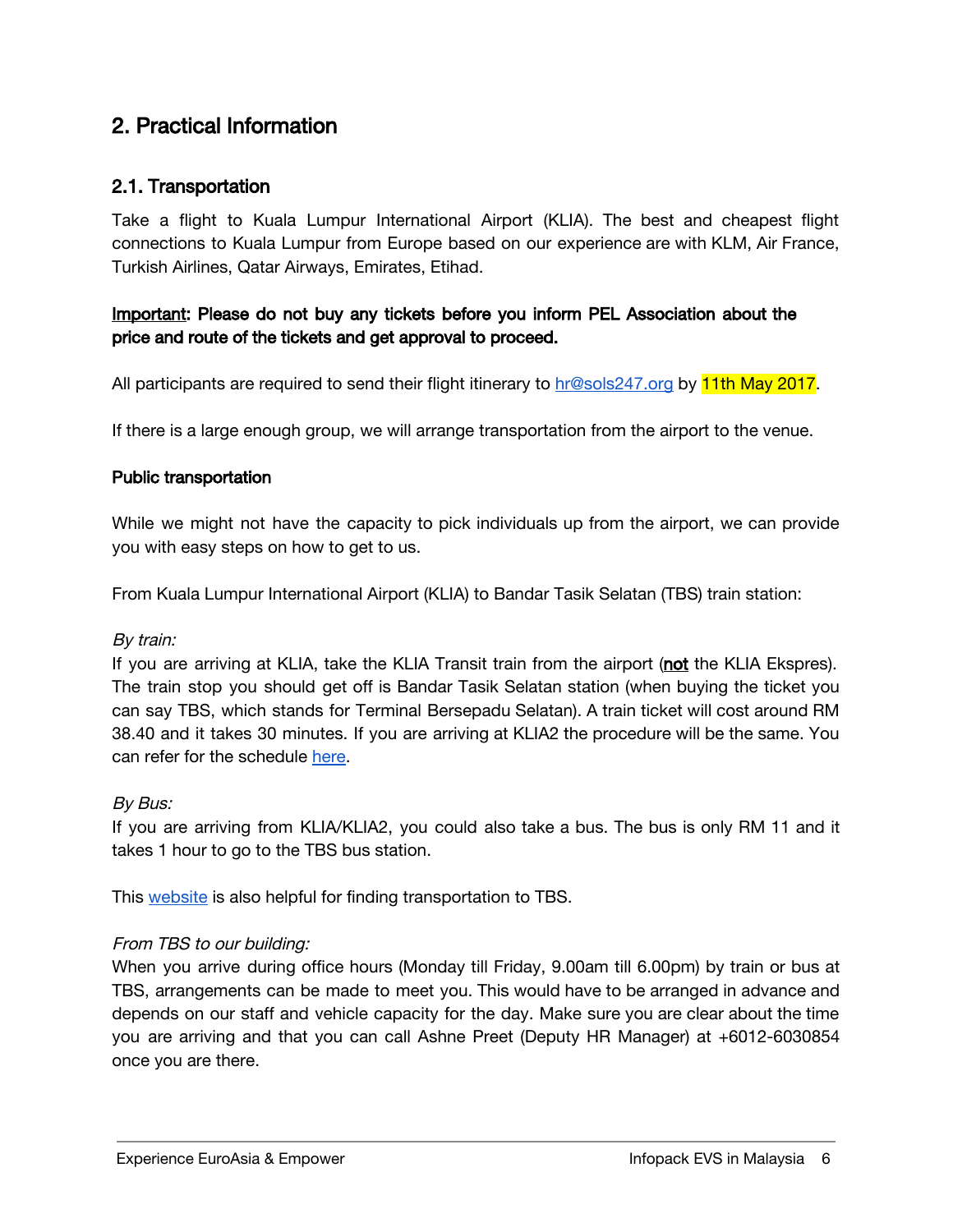If we are unable to pick you up you can take a taxi from TBS to our building, which is literally 5 minutes away. Please always ask for a metered taxi, although there is chance you will not find any. Make sure that you agree on the price before getting in if you are taking a taxi without meter. RM 10 is a fair price and we would recommend not to agree on a higher price. If the taxi driver is unsure of our address tell him to go to "Petaling Indah Condominium" as a reference point. Our headquarters is opposite the condominium.

From the airport straight to our building:

# By Taxi/Uber:

Taxi services could be arranged from inside the airport from available taxi companies. There are car service counters at the International Arrival Hall right after Customs. Ticket is given and taxi is taken right outside the airport's exit doors. A taxi from Kuala Lumpur International Airport (KLIA) will cost you easily RM 80 to 100 depending on the car service chosen. Blue taxis are airport taxis that cost much more than the red taxis commonly used. It is always important to make sure you ask the taxi driver the cost of your ride before getting into the taxi or opt to have the journey metered. If you have access to wifi, Uber could also be an option and it is highly used here in Malaysia. You will able to choose between paying with cash or by card. Just remember to have it downloaded on your phone before your flight.

# <span id="page-6-0"></span>2.2. Visa arrangements

SOLS 24/7 will apply for a special volunteer visa called Professional Visit Pass (PVP) for all EVS participants. Accepted participants are required to submit all documents for their visa submission to [hr@sols247.org](mailto:hr@sols247.org) by latest 20th March 2017, 12.00pm Malaysian time (To confirm new deadline). It is very crucial for us to receive all required documents on time as it could take between 4 to 8 weeks for Professional Visit Passes to be ready.

## Professional Visit Pass steps

- Step 1: Participant submits all visa documents to [hr@sols247.org](mailto:hr@sols247.org) in one email before 20th March, 12.00pm Malaysian time.
- Step 2: SOLS 24/7 compiles all documentation for the participant's Professional Visit Pass and submit it at the Malaysian Immigration Department for approval.
- Step 3: Wait for the Malaysian Immigration to revert back to SOLS 24/7 on the status/approval of application (usually takes 4-8 weeks).
- Step 4: If application approved, SOLS 24/7 to send the approval letter by email to the participant.
- Step 5: Participant takes the approval letter to the Malaysian Embassy in their country or the closest country to them with a Malaysian Embassy and obtains the "calling visa stamp".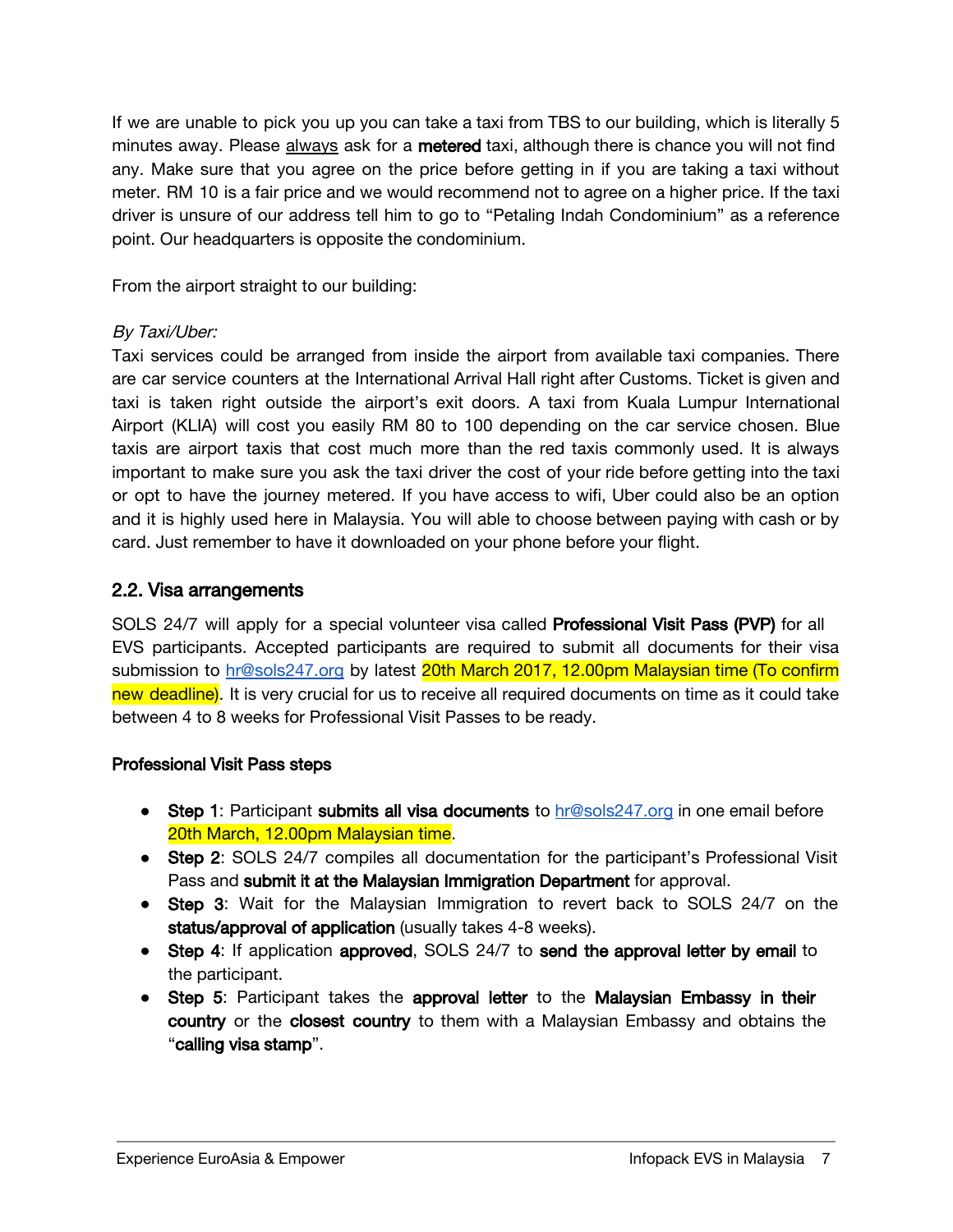## Calling visa stamp

The participants are required to pay for the calling visa stamp at the Malaysian Embassy where they collect it from. Please keep the original receipts and pass it to SOLS 24/7 upon arrival in Malaysia for reimbursement (reimbursement process to be confirmed).

The cost to obtain the calling visa stamp varies in all Malaysian Embassies depending on the country the calling visa stamp is obtained. The process for this usually takes up one (1) to three (3) working days depending on the Embassy per country. It is important for the participants to contact the Malaysian Embassy they are planning to obtain the calling visa stamp from and enquire if any additional documents are needed. Additionally, do take note of the public holidays of the respective Embassy.

The calling visa stamp can be obtained in the following countries closest to you. The following are Malaysian embassies closest to you based on our research that you can opt to choose:

### Spain and Portugal

Malaysian Embassy in Madrid Address: Paseo de la castellana, 91-10, Edificio Centro 23, 28046, Madrid Tel: +(34)915550684, +(34)915550737

### **Macedonia**

Malaysian Embassy in Belgrade High commission of Malaysia Belgrade, Krajiska 2,11040, Belgrade Tel:+381112662736, +381112662746,+38163328785

### Visa application steps and cost

| <b>Step</b> | <b>Description</b>                                                 | Cost                                                                                                                                                                                                   | <b>Duration</b>                                                     |
|-------------|--------------------------------------------------------------------|--------------------------------------------------------------------------------------------------------------------------------------------------------------------------------------------------------|---------------------------------------------------------------------|
|             |                                                                    |                                                                                                                                                                                                        |                                                                     |
|             | SOLS submits documents to Putrajaya<br>(Immigration) - Application | Portugal: RM 306.50<br>Macedonia: RM320.00<br>Spain: RM 311.60<br>Visa Processing Fee<br>for each participant<br>$(Printing +$<br>Transportation cost):<br>RM 20.00<br>Personal Bond cost:<br>RM 10.00 | Submission: 2<br>working days.<br>Approval duration: 2 -<br>3 weeks |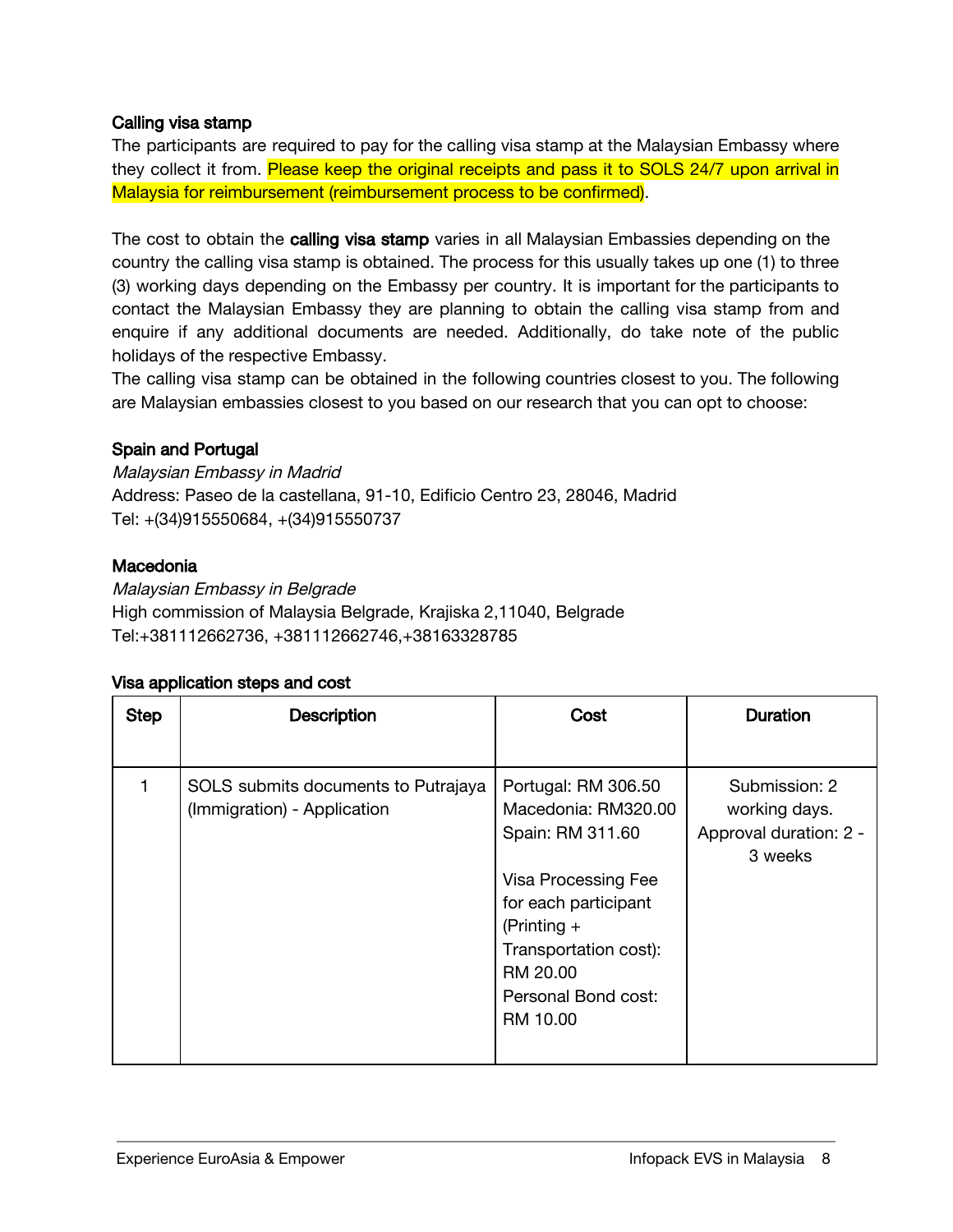| $\overline{2}$ | Once the application is approved,<br>SOLS will get an Approval Letter.                                                                                                                                                                                                                                                             |                                                                                                                                                               |                                                                                                                                                                                                                                                                         |
|----------------|------------------------------------------------------------------------------------------------------------------------------------------------------------------------------------------------------------------------------------------------------------------------------------------------------------------------------------|---------------------------------------------------------------------------------------------------------------------------------------------------------------|-------------------------------------------------------------------------------------------------------------------------------------------------------------------------------------------------------------------------------------------------------------------------|
| 3              | SOLS will email the participants the<br><b>Approval Letter</b>                                                                                                                                                                                                                                                                     |                                                                                                                                                               | 1 working day                                                                                                                                                                                                                                                           |
| $\overline{4}$ | The participant will bring the Approval<br>Letter<br>the<br>to<br>Malaysian<br>nearest<br>Embassy<br>Suggested Embassy: Spain<br>(Malaysian Embassy in Spain),<br>Macedonia (Malaysian<br>Embassy in Serbia), Portugal<br>(Malaysian Embassy in Spain).<br>Malaysian Embassy will issue<br>the participant a Single-Entry<br>Visa. | EUR 67.28 at the<br>Malaysian Embassy in<br>Belgrade, Serbia<br>(Macedonia)<br>EUR 65.51 at the<br>Malaysian Embassy in<br>Madrid, Spain<br>(Spain, Portugal) | Based on our<br>experience with our<br>volunteers, this<br>process has taken +/-<br>3 WORKING days. We<br>highly suggest that the<br>participants call the<br>Embassy to obtain the<br>exact time frame they<br>will process the<br>Single-Entry Visa and<br>visa cost. |
| 5              | Participant flies to Malaysia.                                                                                                                                                                                                                                                                                                     |                                                                                                                                                               |                                                                                                                                                                                                                                                                         |
| 6              | Participant gives SOLS their passport,<br>SOLS will take passport to the<br>Malaysian Immigration and convert<br>Single-Entry Visa to Professional Visit<br>Pass (Multiple-Entry Visa).                                                                                                                                            |                                                                                                                                                               | 2 working days.                                                                                                                                                                                                                                                         |

# Documents required for visa application

Each participant has to email us the following documents in order to prepare the visa application.

| 1. Letter of<br>Acceptance | This is from an overseas organisation/company/university to SOLS 24/7<br>Malaysia (for this project, it should be the NGO you are attached to). To<br>volunteer in Malaysia, the Malaysian Immigration requires us to invite you<br>to volunteer with us and a letter from the Organisation/NGO you are<br>connected with to accept our invitation. To ease this process, we have<br>provided a template. You just have to ask your NGO/organisation to put<br>their letterhead on it (incl. address and contact details) and to let it signed<br>by a representative from the organisation. |
|----------------------------|----------------------------------------------------------------------------------------------------------------------------------------------------------------------------------------------------------------------------------------------------------------------------------------------------------------------------------------------------------------------------------------------------------------------------------------------------------------------------------------------------------------------------------------------------------------------------------------------|
|                            | SOLS 24/7 will email the Letter of Acceptance template to the<br>organisation upon acceptance and confirmation of the participant.                                                                                                                                                                                                                                                                                                                                                                                                                                                           |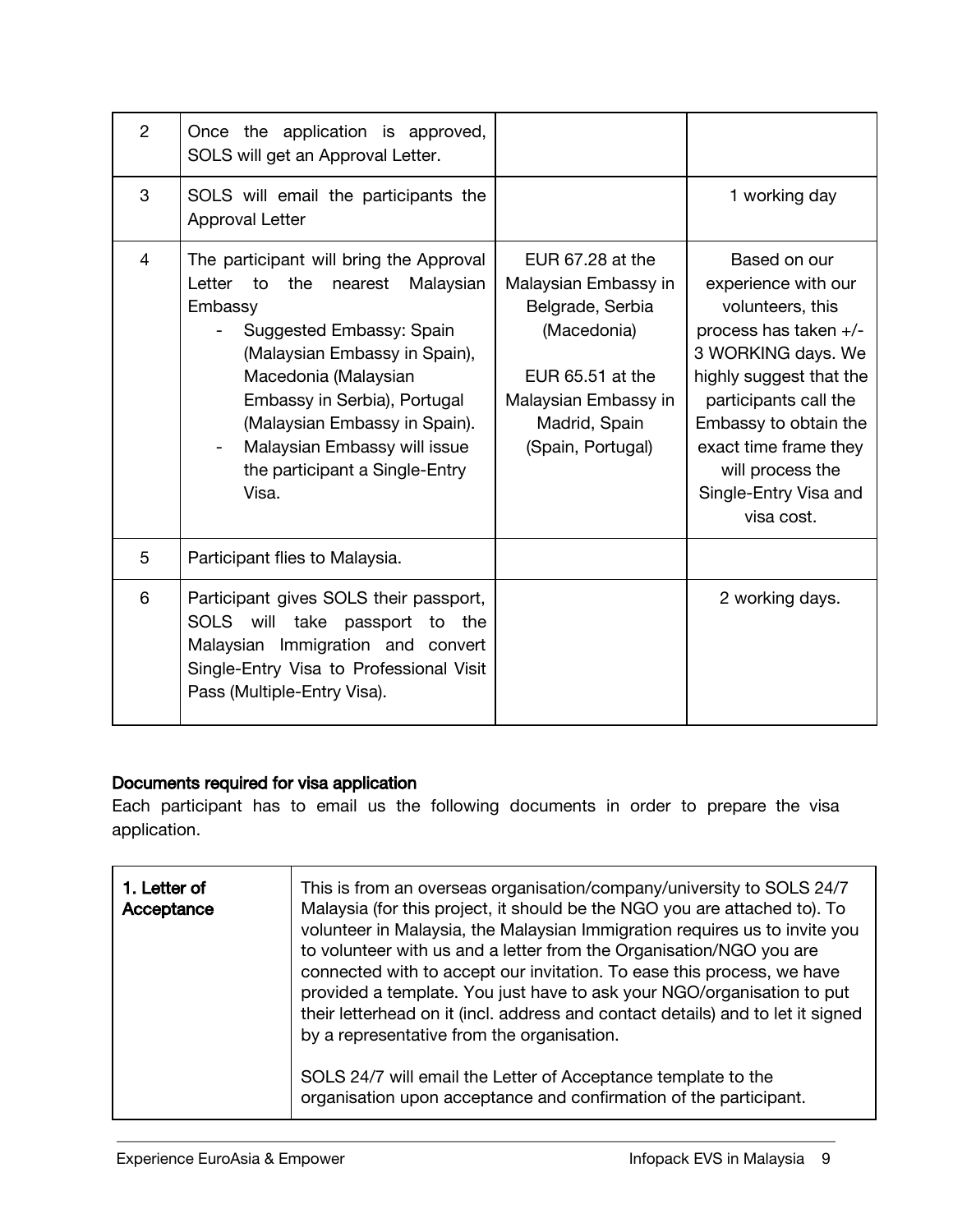| 2. Passport copy            | All pages of the passport including blank pages.                                                                                                                                                                                                                                                                                                                                       |  |
|-----------------------------|----------------------------------------------------------------------------------------------------------------------------------------------------------------------------------------------------------------------------------------------------------------------------------------------------------------------------------------------------------------------------------------|--|
| 3. Curriculum Vitae<br>(CV) | In English only (this should have already been submitted with the<br>application form).                                                                                                                                                                                                                                                                                                |  |
| 4. Passport picture         | SOLS 24/7 will email the passport picture requirements to the<br>organisation upon acceptance and confirmation of the participant.                                                                                                                                                                                                                                                     |  |
| 6. Academic<br>Certificate  | In English only.<br>Certified true copy.<br>Endorsed by the Embassy/Certified translating company if<br>translation to English is required.<br>For participants without an academic certificate, you are required<br>$\bullet$<br>to attach a letter from your university, confirming that you are<br>enrolled in the respective university. A sample can be provided<br>upon request. |  |
| 7. Transcript               | In English only.<br>Certified true copy.<br>Endorsed by the embassy/Certified translating company if<br>translation to English is required.                                                                                                                                                                                                                                            |  |

\*Note: SOLS 24/7 will not cover the cost of any translations or legalisations of documents.

# Other documents required for SOLS 24/7.

The documents below are required for all volunteers and staff with SOLS 24/7.

| 1. Personal details form       | SOLS 24/7 will email the Personal details form to the<br>organisation upon acceptance and confirmation of the<br>participant.                                                                                           |
|--------------------------------|-------------------------------------------------------------------------------------------------------------------------------------------------------------------------------------------------------------------------|
| 2. Certificate of good conduct | The certificate of good conduct is commonly known as<br>a criminal report that can usually be obtained online or<br>from your local police station.                                                                     |
| 3. Certificate of good health  | SOLS 24/7 will email the Certificate of good health<br>sample to the organisation upon acceptance and<br>confirmation of the participant. This Certificate can<br>usually be obtained from your local doctor or clinic. |
| 4. Signed photo consent form   | SOLS 24/7 will email the Photo Consent form to the<br>organisation upon acceptance and confirmation of the<br>participant.                                                                                              |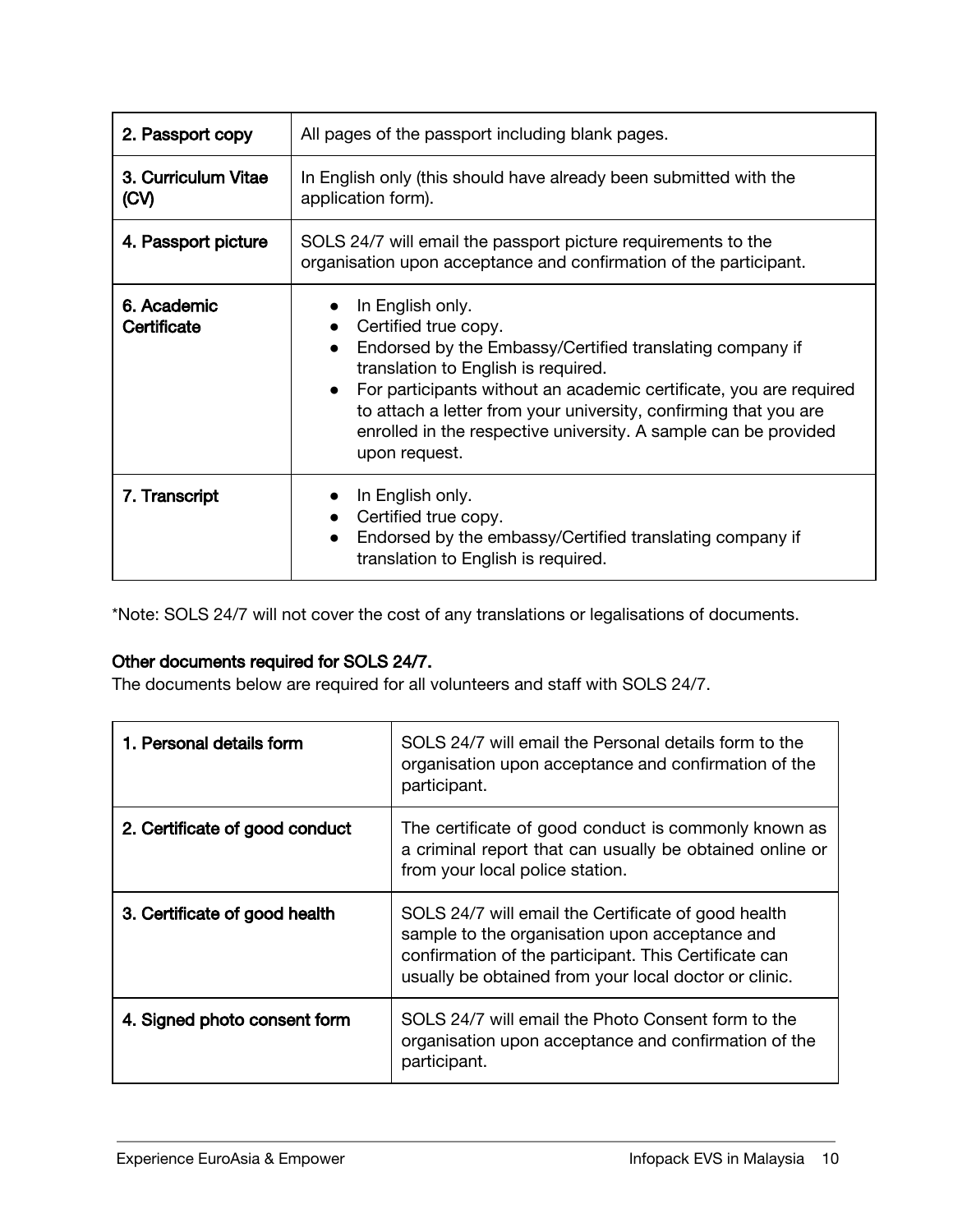# <span id="page-10-0"></span>2.3. Insurance

PEL Association will arrange CIGNA insurance for all participants. In order to purchase the insurance, please send a copy of the participant's passports to PEL Association.

# <span id="page-10-1"></span>2.4. Vaccinations

All volunteers must ensure they are up-to-date with their vaccinations prior to coming to Malaysia. Vaccination shots often include typhoid, yellow fever and Hepatitis A. Volunteers should meet with their local doctors to discuss necessary vaccinations prior to departing. Bringing a copy of your vaccination certificates is not required but suggested.

# <span id="page-10-3"></span>2.5. Accommodation

## During the On-Arrival Training and Placement Training

At the start of the project, all participants will be housed in the SOLS 24/7 Headquarters in Kuala Lumpur. The accommodation includes shared dorm facilities (separated by gender) that have either single or bunk beds. It is shared among volunteers, staff and students. The dormitories are air-conditioned and there is Wi-Fi available. There is also a washing machine available. The shower and washing facilities are for the female participants directly connected to their dormitory while for the male participants it is just outside of their dorm.

There are also leisure facilities, including a clubhouse where volunteers, staff, and students can relax and hang out, and there is table tennis and table futsal.

## During the EVS placement

After the On-Arrival-Training and 2 weeks of Placement Training (also depending on the arrangements at that point), all participants who have been selected for the Community Centre programme will move out of the SOLS 24/7 HQ accommodation to their respective location (for more information on the accommodation facilities per centre, please refer to attachment I).

For the EVS participants who are based in Kuala Lumpur, they will be based at the SOLS 24/7 accommodation at our headquarters (Sungai Besi) or at our Solar Academy (Segambut) throughout the placement period.

# <span id="page-10-2"></span>2.6. Food

During the on-arrival training and placement training, meals will be provided three times daily (breakfast, lunch, dinner) at our cafeteria in SOLS HQ. During trainings, coffee breaks and tea breaks will also be organised for EVS participants. Once the EVS placement on location will start, each participant will receive a monthly food allowance in advance. Please refer also to the section on allowance for further information.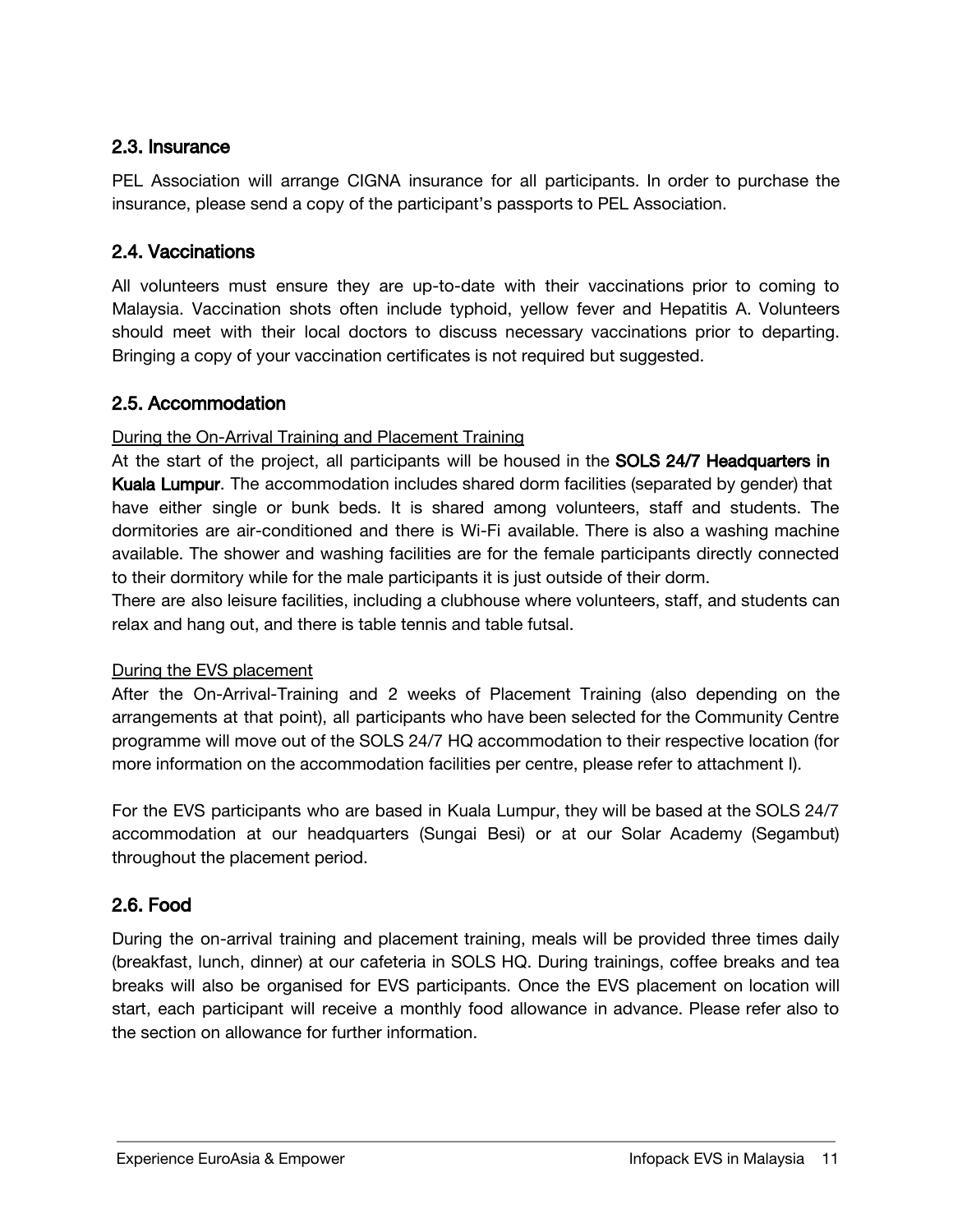# <span id="page-11-4"></span>2.7. International driving license

Participants will a valid international license are free to use a motorbike (if available) under the condition they have signed the Vehicle Agreement Form stating they will take responsibility for the vehicle while it is in their possession.

# <span id="page-11-0"></span>2.8. Weather

Malaysia has a tropical climate with an average of 28 degrees and an average relative humidity of 86%. Although it rains throughout the year, there is even more frequent rainfall during the monsoon season which lasts from November to February.

## <span id="page-11-1"></span>2.9. Price comparison in Malaysia

Please visit <https://www.numbeo.com/cost-of-living/comparison.jsp> for information on cost living comparisons between countries.

# <span id="page-11-3"></span>2.10. Necessities during your stay

- 1. Dress code during work: smart casual attire (shirts, long pants, closed shoes). \*Girls to note that skirts/dresses must be knee level.
- 2. For the time out of work: Flip flops or slippers
- 3. Medication that you think you can only find in your own country
- 4. A laptop is recommended to bring if you have one. If you don't have a laptop, no worries as there are internet cafes throughout Malaysia.
- 5. Sunscreen
- 6. Mosquito repellent
- 7. Umbrella or raincoat
- 8. Adaptor suited for the Malaysian socket
- 9. Snacks and food from your country for the intercultural evening\*.

\*Important: Alcohol, pork and beef are strictly prohibited in all SOLS 24/7 venues and programmes due to religious and cultural customs in Malaysia.

Each EVS participant will be provided with one (1) set of bed sheet, blanket, pillow and pillow case upon arrival at SOLS HQ, which they are supposed to return upon departure from the programme.

# <span id="page-11-2"></span>2.11. Contact

If you have further questions, please feel free to contact:

- Tim Spijker, Project Coordinator, +6018-3284247 or [tim@sols247.org](mailto:tim@sols247.org)
- Ashne Preet, Deputy HR Manager, +6012-6030854 or [ashne@sols247.org](mailto:ashne@sols247.org)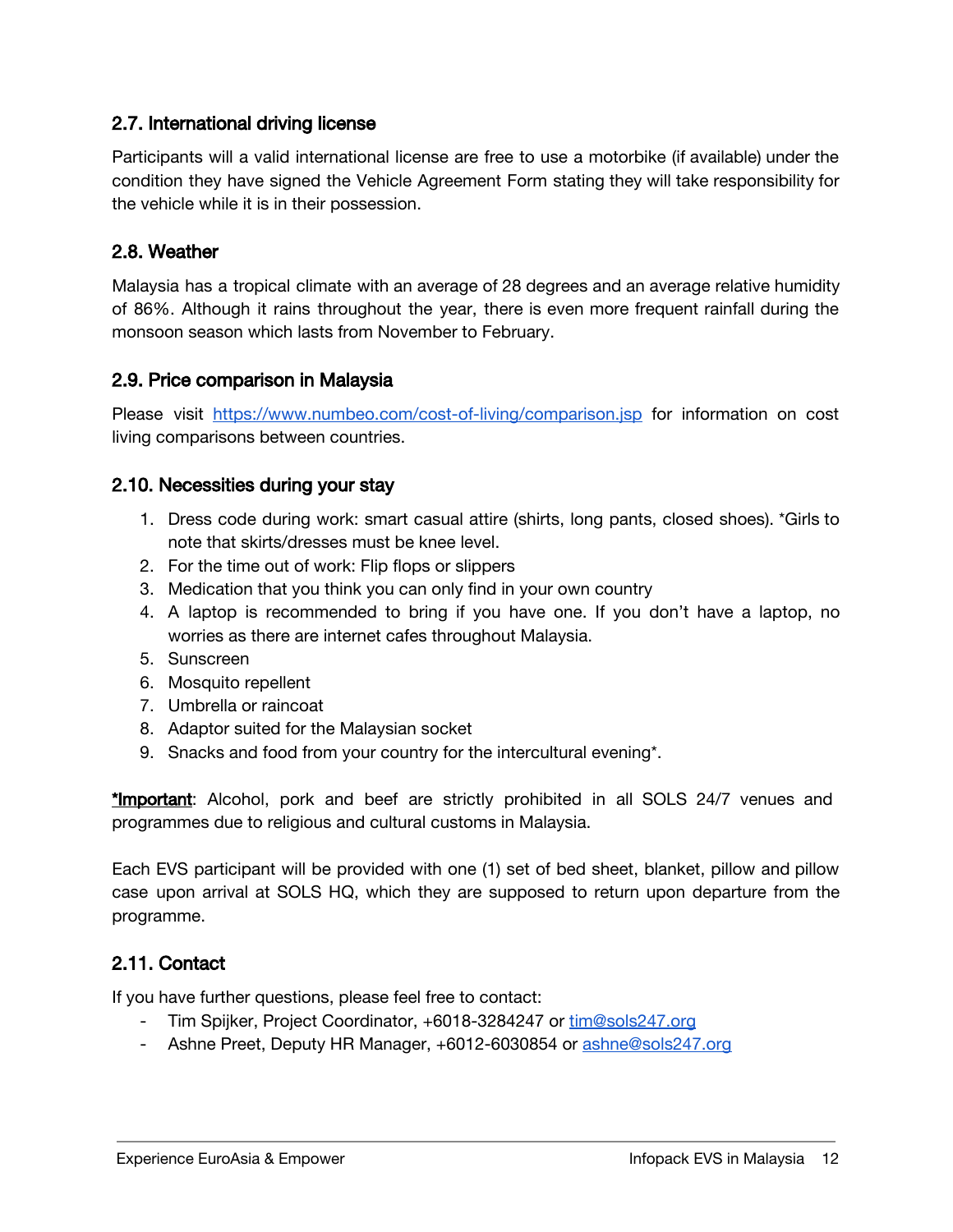# <span id="page-12-2"></span>3. Rules and Regulations

## <span id="page-12-1"></span>3.1. Leave

All participants will earn two (2) days leave a month. You will be allowed to accumulate your leave days for a maximum of 2 months. Participants should apply for their leave a minimum of two (2) weeks in advance by sending a request their assigned supervisor for approval and Cc [hr@sols247.org](mailto:hr@sols247.org) for our records.

### <span id="page-12-0"></span>3.2. Allowance

Each participant will receive a maximum of RM 800.00 monthly allowance that will be paid out by the 7th of the following month. Participants will only be given the full allowance if they submit the original receipts for the respective budget category.

| <b>Type</b>         | Amount per<br>month (RM) | <b>Reporting requirements</b>                                                                                                                  |
|---------------------|--------------------------|------------------------------------------------------------------------------------------------------------------------------------------------|
| Food allowance*     | RM 450.00                | Participant needs to sign form that he/she received it                                                                                         |
| Pocket money        | RM 250.00                | Participant needs to sign form that he/she received it                                                                                         |
| Transport**         | RM 100.00                | Participant need to provide receipts for transport.<br>Only the amount spent by the participants will be<br>reimbursed in the following month. |
| <b>Total budget</b> | <b>RM 800.00</b>         |                                                                                                                                                |

The breakdown of the RM 800.00 allowance budget is as per below.

\* No food allowance will be provided during the first three (3) weeks as all meals during the on-arrival training and placement training are being provided by SOLS 24/7. Food allowance will be pro-rated once the job shadowing training will start.

As food is provided at SOLS HQ and Solar Academy for staff and volunteers, those residing in 1Petaling and Solar Academy, can either choose to make use of the meals provided or to opt for receiving the food allowance.

\*\* Only for the Community Centre in Redang, the ferry ticket will be covered by SOLS 24/7.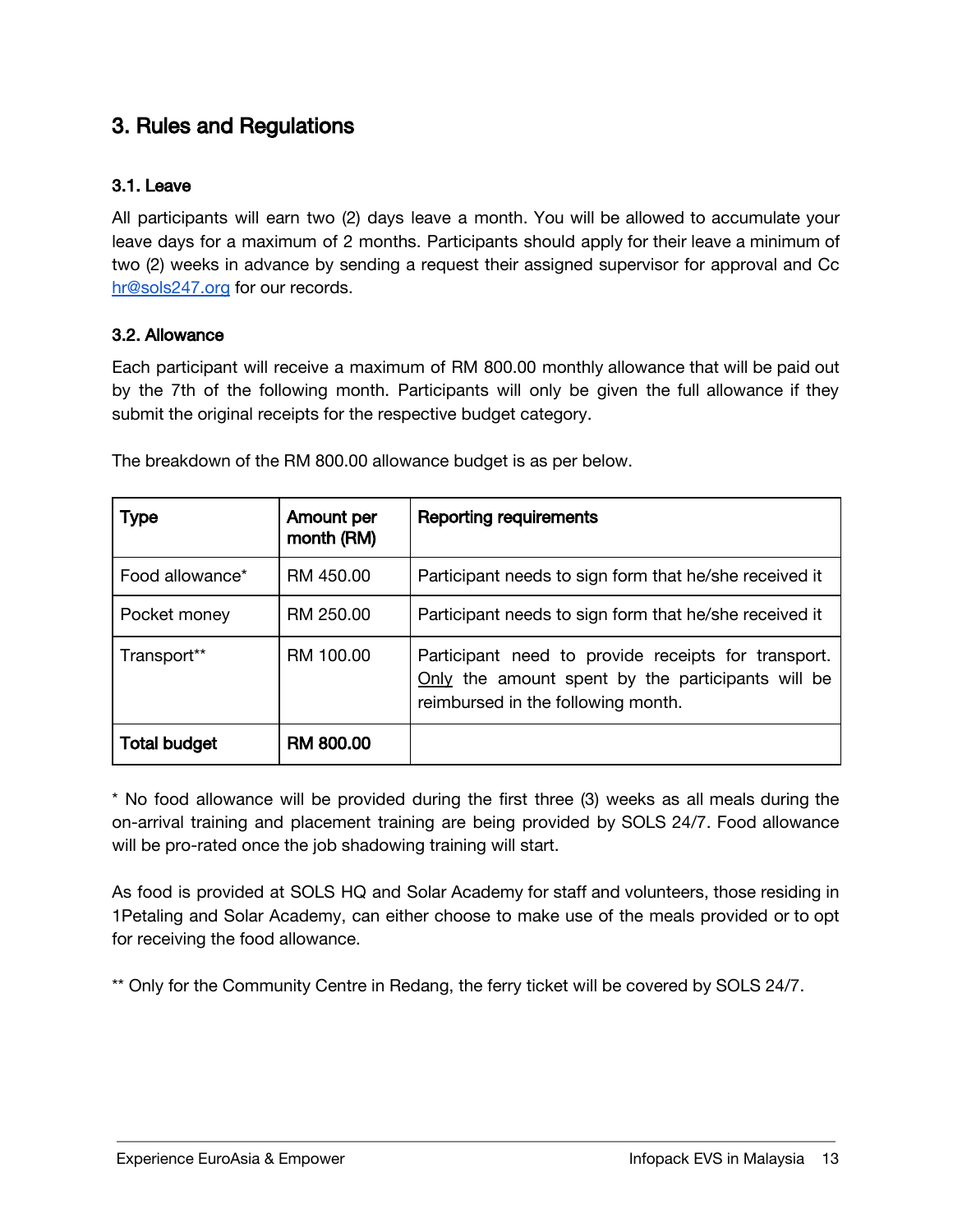# <span id="page-13-0"></span>3.3. General rules and regulations

## 1. Community Centre placement

- a. As a Volunteer, you are highly regarded by the community and must be professional at all times.
- b. The Volunteer must always be punctual to classes and community engagements.
- c. Alcohol/Non-prescription drugs/smoking is strictly prohibited in or near the community centres.
- d. The Volunteer must dress business casual during the workweek.
- e. Community members are not allowed in the Volunteer's home. Should community members want to meet with the Volunteer, they may meet outside where all parties are visible.
- f. Intimate relationships with community members are strictly prohibited.
- g. Gender division is prominent in Malaysia; The Volunteer must be cautious when communicating with someone of the opposite sex.
- h. The Volunteer is expected to maintain a clean household while at the centres.
- i. The Volunteer must not leave the premises during their work week. He/she is free to leave the centre once he/she has completed that week.
- j. Overnight trips shall not merit missed days during the workweek.
- k. Should a Volunteer fall ill, he/she should inform his/her supervisor and HR.
- l. Pork and beef are strictly prohibited in all SOLS 24/7 venues and programmes for religious and cultural reasons.

## 2. Project placement

- a. The Volunteer is expected to arrive at work on time. Any unexpected outcomes to result in tardiness must be communicated.
- b. The Volunteer must dress business casual during office hours.
- c. The Volunteer must maintain a clean environment in his/her dorm. No food is allowed within the dorms, but can be stored in the recreation room. Drinks should be limited to water while in the dormitories.
- d. Every Friday, all dorm residents are expected to clean the dormitories.
- e. Alcohol/Smoking/Non-prescription drugs are not allowed in the office. The Volunteer may smoke outside the HQ during breaks or after the work day.
- f. The Volunteer is expected to clean his/her own plates and utensils after eating the meals provided at headquarters.
- g. Public display of affection is not encouraged and must not be seen in headquarters during office hours.
- h. Should a Volunteer fall ill, he/she should inform his/her supervisor and HR.
- i. Pork and beef are strictly prohibited in all SOLS 24/7 venues and programmes due to religious and cultural customs in Malaysia.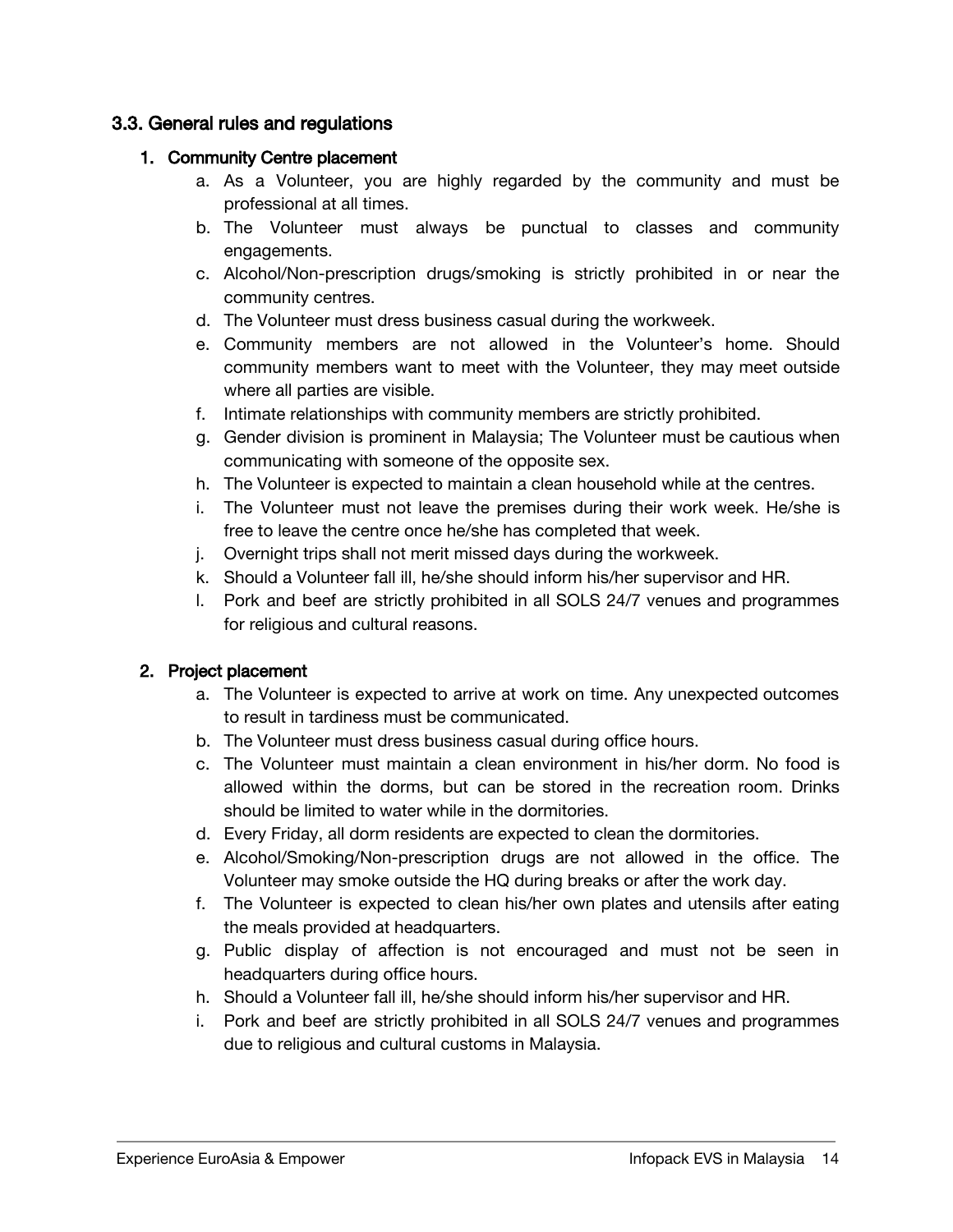# <span id="page-14-0"></span>4. Trainings

The on-arrival training, classroom training and job shadowing are a continuation of each other and will be provided in the first 5 weeks upon arrival. Only the mid-term evaluation will be organised some time in the middle of the project (after approx 5 months).

| <b>No</b>      | Training                            | Venue                    | <b>Duration</b> | <b>Training details</b>                                                                                                                                                                                                                                                                                                                                                                                                                                                                                                                                                                                                                                                      |
|----------------|-------------------------------------|--------------------------|-----------------|------------------------------------------------------------------------------------------------------------------------------------------------------------------------------------------------------------------------------------------------------------------------------------------------------------------------------------------------------------------------------------------------------------------------------------------------------------------------------------------------------------------------------------------------------------------------------------------------------------------------------------------------------------------------------|
| $\mathbf{1}$   | On-arrival<br>training              | SOLS HQ,<br>Kuala Lumpur | 5-6 days        | Introduction and getting to know each<br>other; discuss EVS project objectives,<br>timeline, and details; set expectations and<br>goals; cultural training; health & safety;<br>administration; ice-breaking activities; soft<br>skills training; outing.                                                                                                                                                                                                                                                                                                                                                                                                                    |
| $\overline{2}$ | <b>EVS</b><br>Placement<br>training | SOLS HQ,<br>Kuala Lumpur | 2 weeks         | Professional skills training; job preparation<br>training; classroom training (for those at<br>Community Centres); placement training<br>(for other placements); 2 weeks x 8 hours<br>of Malaysian language training.                                                                                                                                                                                                                                                                                                                                                                                                                                                        |
| 3              | Job<br>shadowing                    | At placement<br>location | 2 weeks         | You will be placed at a centre where you<br>will observe and assist the delivery of the<br>classes. The location you are placed for<br>job shadowing is only decided after the 2<br>classroom<br>weeks<br>of<br>training.<br>Job<br>shadowing can be located at any centre or<br>at the centre where you will be placed for<br>the whole placement period. 2 weeks x 8<br>hours of Malaysian language training.<br>SOLS will cover the transportation cost to /<br>from the centre for the job shadowing.<br>Accommodation will be provided. Food will<br>only be provided if available. If no food<br>available, then the EVS participant will<br>receive a food allowance. |
| 4              | Mid-term<br>evaluation              | SOLS HQ,<br>Kuala Lumpur | 5-6 days        | Evaluate the first<br>5<br>months<br>of the<br>placement; discuss challenges,<br>lessons<br>learned, expectations.                                                                                                                                                                                                                                                                                                                                                                                                                                                                                                                                                           |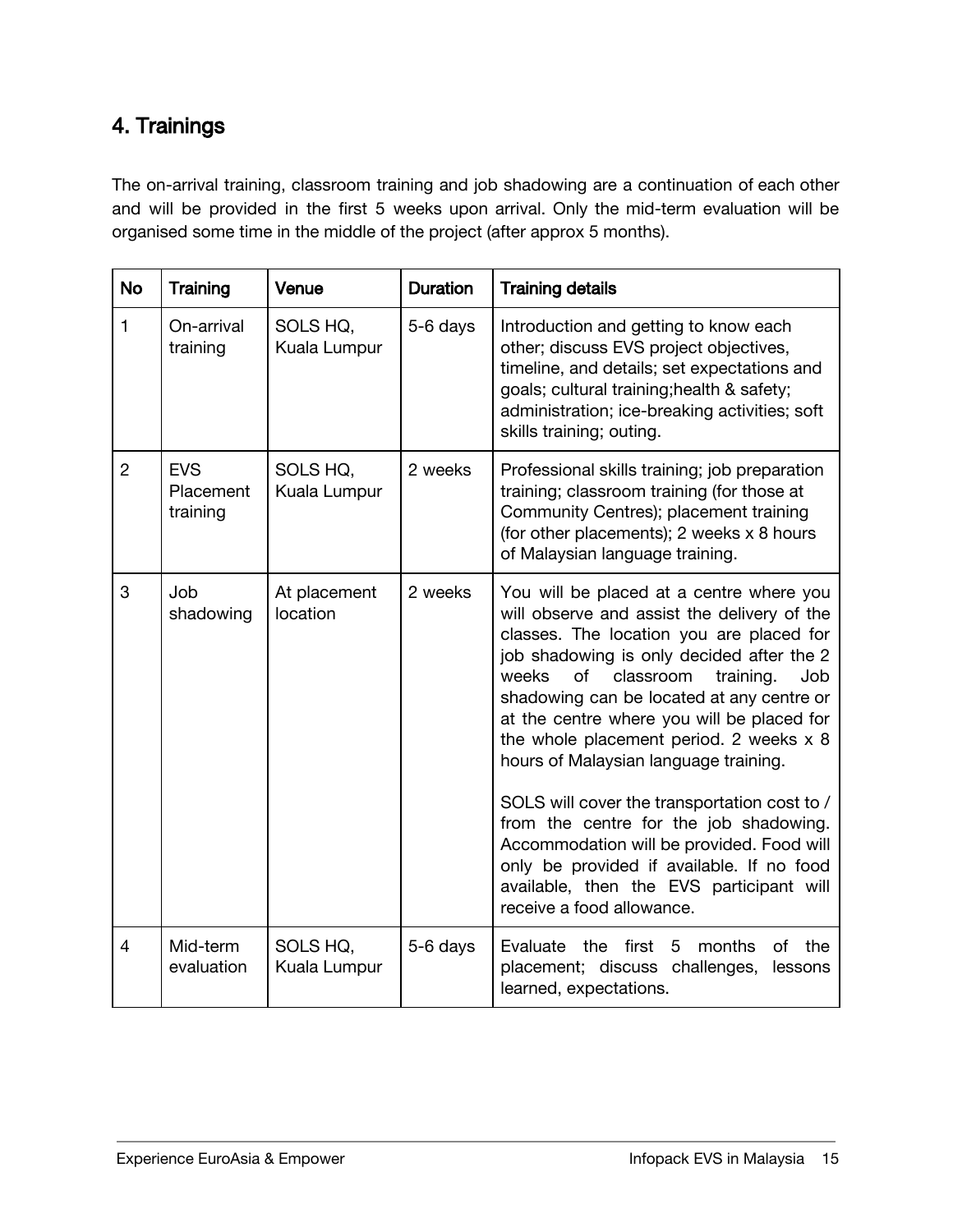# <span id="page-15-0"></span>Attachment I: Job Descriptions

In terms of the location, there are 3 types of placements available: at SOLS 24/7 Headquarters in Sungai Besi (Kuala Lumpur), at our office / Solar Academy in Segambut (Kuala Lumpur), or at one of the SOLS 24/7 community centres out of Kuala Lumpur.

Kindly note that although there are 17 positions available, only 9 EVS volunteers will be selected for this project. For all job description kindly refer to the following pages.

| I. Placements at SOLS 24/7 Headquarters (1 Petaling, Sungai Besi, Kuala Lumpur) |                                     |                     |                                  |
|---------------------------------------------------------------------------------|-------------------------------------|---------------------|----------------------------------|
| No                                                                              | Programme                           | Positions available | Location                         |
| 1                                                                               | NGO Hub                             | 1 position          | Sungai Besi, Kuala Lumpur        |
| $\overline{2}$                                                                  | Scholar Development Programme (SDP) | 1 position          | Sungai Besi, Kuala Lumpur        |
| 3                                                                               | Human Resources                     | 1 position          | Sungai Besi, Kuala Lumpur        |
| II. Placements at SOLS 24/7 Solar Academy + Office (Segambut, Kuala Lumpur)     |                                     |                     |                                  |
| 4                                                                               | Solar Academy                       | 2 positions         | Segambut, Kuala Lumpur           |
| III. Placements at Community Centres out of Kuala Lumpur                        |                                     |                     |                                  |
| 5                                                                               | <b>Community Centre 1 Petaling</b>  | 1 position          | Sungai Besi, Kuala Lumpur        |
| 6                                                                               | Community Centre Mah Sing           | 1 position          | Pusat Bandaraya, Kuala<br>Lumpur |
| $\overline{7}$                                                                  | <b>Community Centre Redang</b>      | 1 position          | Redang Island (Terengganu)       |
| 8                                                                               | Community Centre Sungai Suloh       | 1 position          | Sungai Suloh (Johor)             |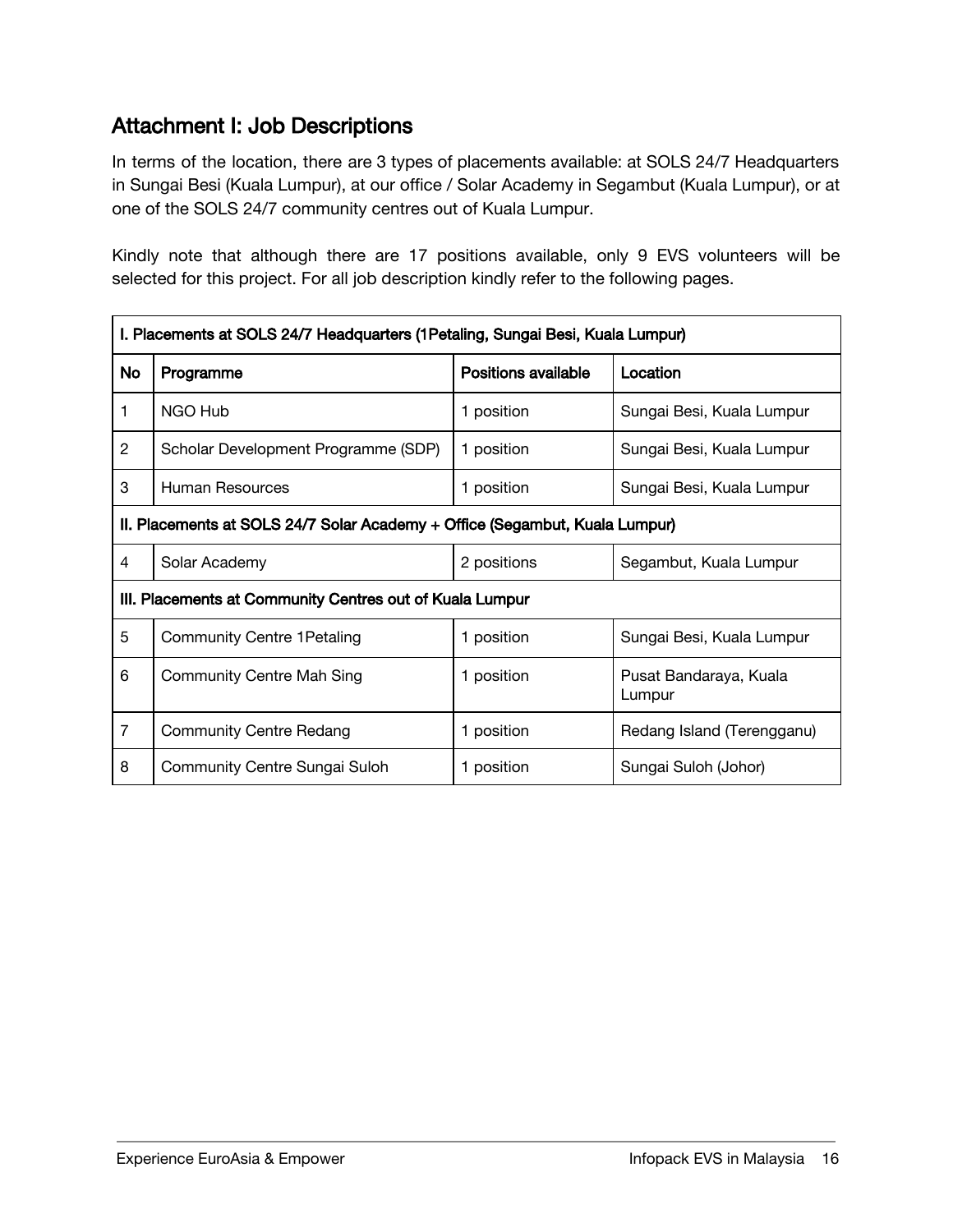# <span id="page-16-0"></span>I.I. Placements at SOLS HQ (Sungai Besi, Kuala Lumpur)

# <span id="page-16-1"></span>NGO Hub

[ngohub.asia](http://www.ngohub.asia/) a platform developed by SOLS 247 and our founding partner 7-Eleven. This platform is for non-profit organisations and individuals to find the resources they need to grow and contribute more in whichever field they're working in, to develop the third sector in Asia. The participant will be responsible for the communications tasks, including external and internal communication with main focus on social media. Support in logistics for events and providing support with public relations and other projects.

### Media and logistics

- Creating content for the online platforms, Instagram, Twitter and Facebook;
- Organize, contact and prepare all logistic processes for events. (Eventbrite content, Venue organization, invitations for attendees, NGOs and Individuals, Volunteers, etc);
- Prepare press releases, and internal reports.

### External relations

- Identify possible volunteering activities;
- Assist in event organization tasks;
- NGO visits.

### Communications and outreach

- Newsletter preparation and distribution to all stakeholders and partners;
- Promoting Grants Cycles, visiting NGOs;
- Promoting additional projects;
- Prepare promotional materials (leaflets, flyers, posters).

### Basic Requirements

- Preferably background in the Communication field but not required;
- Good command of English written and verbal;
- Good communication skills and people orientated;
- Good writing skills and detailed focused;
- Able to work both independently and also in a team.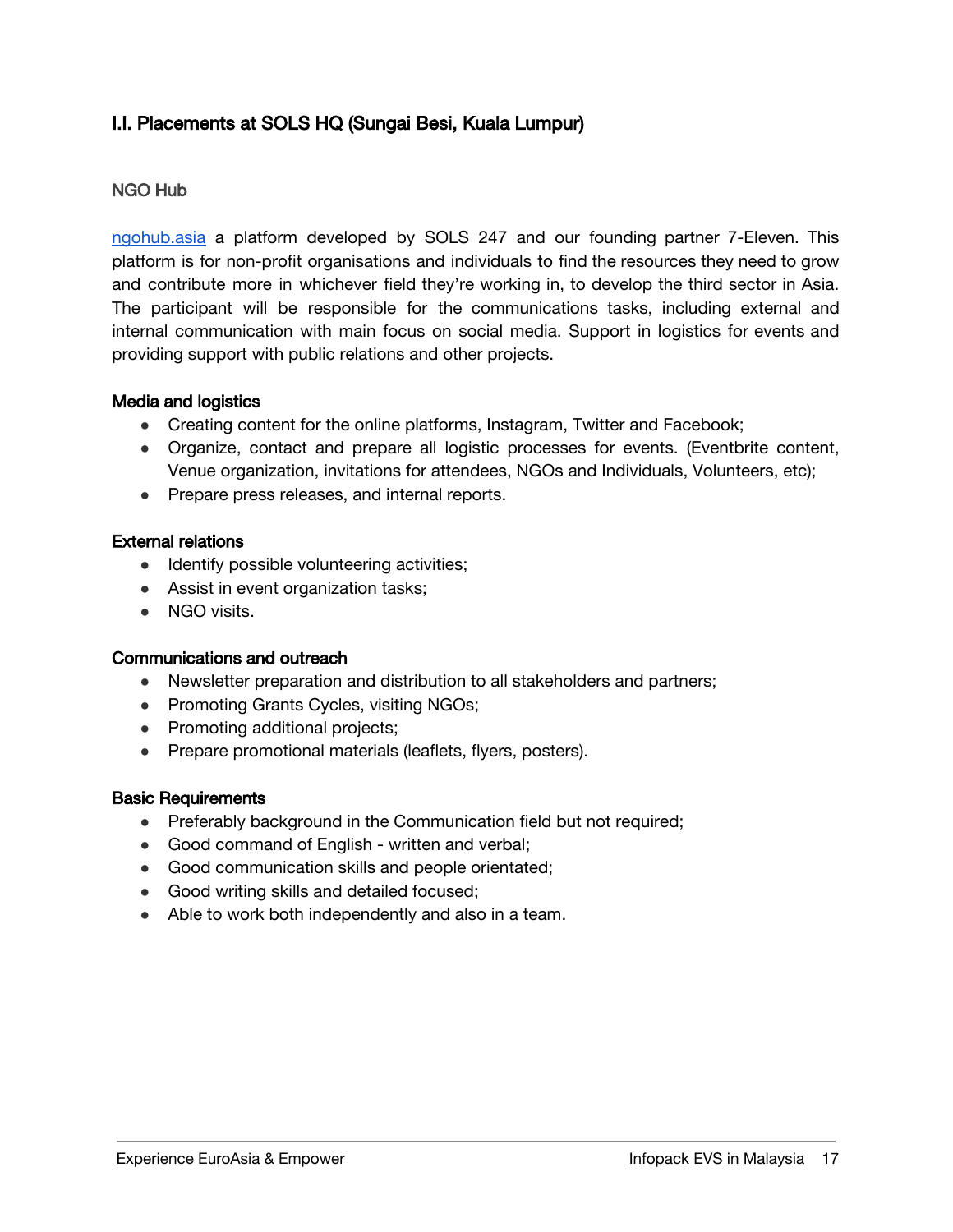### <span id="page-17-0"></span>Scholar Development Programme

The Scholar Development Programme is designed to nurture and develop high potential scholars from underprivileged backgrounds to become outstanding, skillful and socially aware graduates. SOLS 24/7 Malaysia has successfully implemented and managed three scholarship programmes for government and corporate foundations. Through these scholar development programmes, we have trained over 450 scholars from challenging backgrounds in intensive English language, soft skills and character development.

### Assist in planning and delivering training sessions internally and externally

- Survey the target groups for training needs;
- Assist in training preparing and designing training programmes;
- Assist in delivering and ensures the evaluation of training sessions for SOLS teaching staff project based.

#### Research and development on education and training materials needs based

- Research in existing education models and systems;
- Piloting and results based improvement of education and training materials;
- Assist in Innovating and updating education and training units.

### Design education materials for SOLS projects and programmes as advised by management

# • Assist in creating new teaching and assessment materials;

- Assist in creating instructional materials for implementing the educational content (SOPs);
- Assist in monitoring the implementation of education materials to ensure following standards.

### Basic Requirements

- Passionate in the education field and eager to work with youth;
- Good knowledge in English; Written and verbal;
- Knowledge of Word/Excel/Ppt or Google Docs/Google Sheets/Google Slides;
- Interpersonal skills (building relationships, conduct and conflict mediation);
- Teamwork (egalitarian, supportive, collaborative, dependable);
- Excellent communication skills (listening, questioning, explaining, giving feedback);
- Presentation skills (public speaking, structure and communicate ideas, using visual aids);
- Willing to learn and be trained in specific education and training materials and approaches;
- Flexibility (responsive, adaptable, creative, manage change).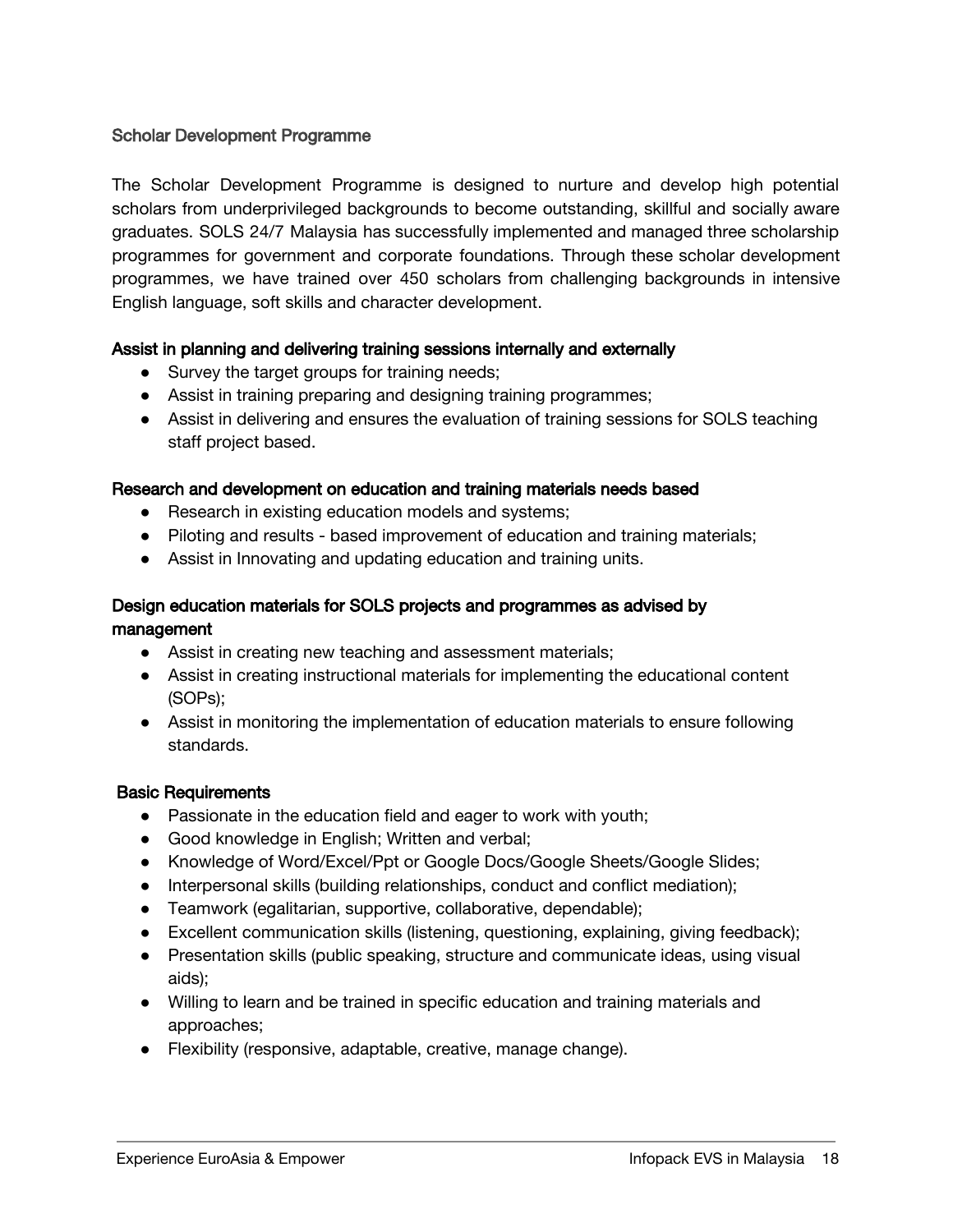### <span id="page-18-0"></span>Human Resources

The human resources department is responsible for the overall well-being of the employees. The main components involved the HR team is staff recruitment, international visa application processes, onboarding of new hires (onboarding) and the implementation of policies and procedures in the organization.

### Workforce Planning and Employment

- Assisting to implement the organization's recruitment strategy;
- Assisting in the hiring process, including coordinating job posts, reviewing resumes, and performing reference checks.

#### HR Development

- Assisting on-boarding and orientation;
- Explaining human resources policies, procedures, rules and regulation to new and existing employees.

#### Job Description and Analysis

- Analyzing job descriptions;
- Processing all personnel action forms and ensuring proper approval;
- Ensuring new hire sheet is completed and processed.

### Visa and Immigration

- Assisting to ensure all international applicants are well informed on the visa application process;
- Documents provided by applicants must be sufficient and thoroughly check;
- Explaining visa procedures, rules and regulation;
- Ensuring application submitting on time;
- Checking the visa overview and making sure it's up to date;
- Maintaining records of visa and passport expiration date;
- Following up any information with the body of immigration;
- Liaise with supervisor any applicants need to be submitted.

#### Basic requirements

- Interested in recruitment and the human resources field;
- Background in Human Resources and recruitment is an added advantage;
- Good knowledge of English; Written and Verbal.
- Good communication and people skills;
- High planning and organization skills;
- Open minded and flexible;
- Always seeking to improve best practice.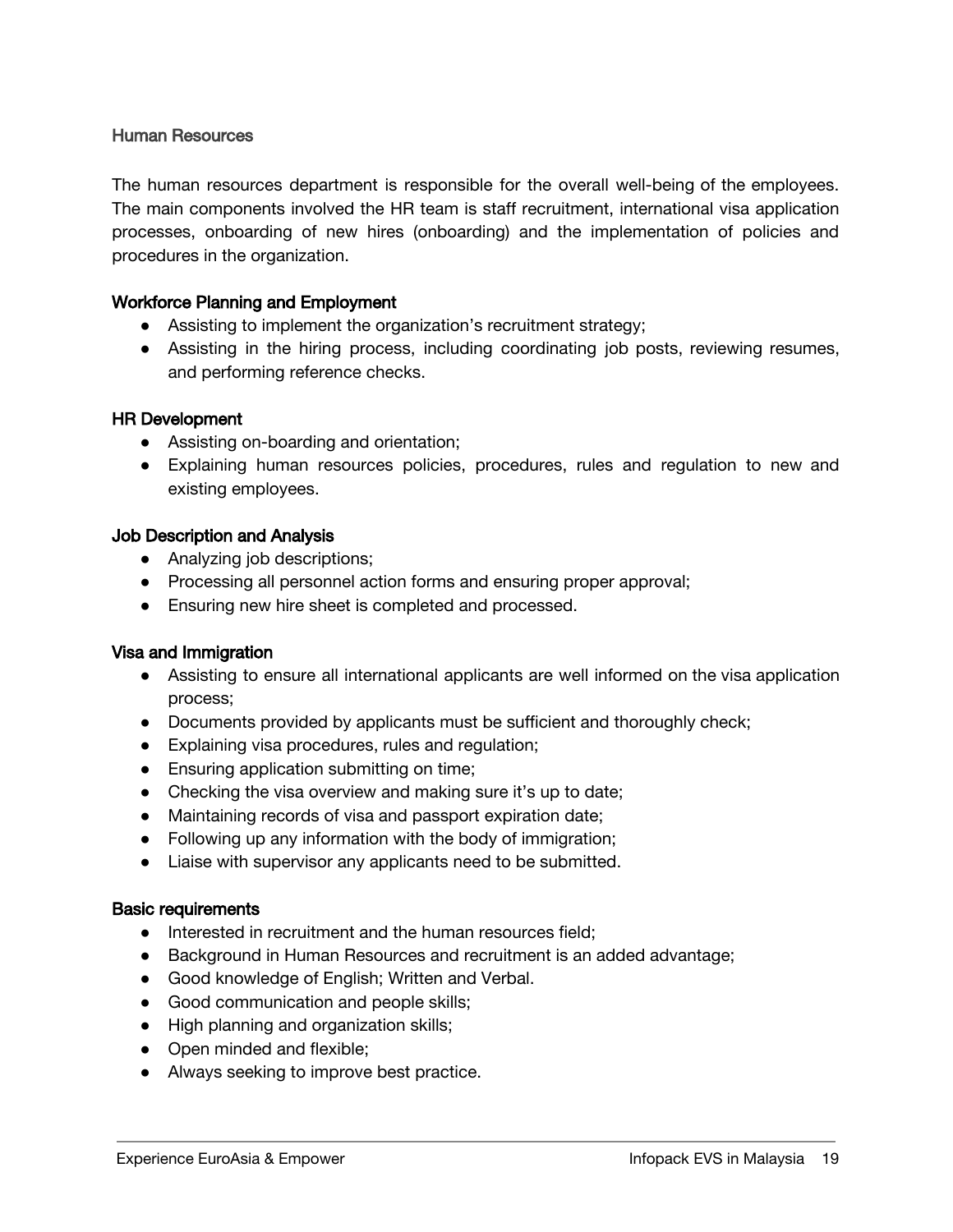# <span id="page-19-0"></span>I.II. Placements at SOLS Solar Academy (Segambut, Kuala Lumpur)

## <span id="page-19-1"></span>Solar Academy (2 positions available)

SOLS 24/7 has started the first Solar Academy in Malaysia. We train over 100 solar technicians yearly. We have been running Youth Development Centres since 2008. We believe that by harnessing local expertise, we can meet the demands of this growing industry while providing employment opportunities to youth from underserved communities.

You will work in a team of trainers and volunteers and will report to the Project Manager in charge. Students in the Solar Academy are between 17 and 25 years old. Classes offered to the students include English, IT, life skills, mathematics, project management and solar technician modules (at the Solar Academy). For more details please refer to the centre page or website [http://www.sols247.org/solar-academy/.](http://www.sols247.org/solar-academy/)

- Work with internal training department and overseeing the learning process of students;
- Work on improvement and syllabus development of Solar programme and oversee the testing results quarterly;
- Work with communications department about the updates and news from the solar academy and help with the basic marketing and fundraising for the school;
- Prepare and submit daily updates reflecting personal achievements and remarks on process development;
- Implement promotional material for education markets and donors to the academy and cooperate on the reporting preparation;
- Support the SOLS Energy Social enterprise with preparation of SLDs in some of the preferable programmes (Autocad or PVSyst);
- Support technicians with technical opinion and experience in mechanical engineering;
- Develop new training methodologies in working with underprivileged youth;
- Liaise with supervisor about general daily tasks and projects necessities.
- Support local trainees and volunteers and help them with their personal development and community centre placement.
- Administrative tasks: through the SOLS Classroom Management app and/or paper-based, including: Student registration, class scheduling, attendance, reporting, event planning and organising, and/or handling basic accounts.

## Basic Requirements:

- Fresh graduates are encouraged to apply.
- Background in Engineering preferred (Mechanical, Civil, Energy, Electrical, Electronical or Environmental).
- Good proficiency in English; Written and Verbal.
- An ability to work autonomously, using initiative to self-direct research and analysis.
- Excellent research skills and an ability to teach oneself new skills.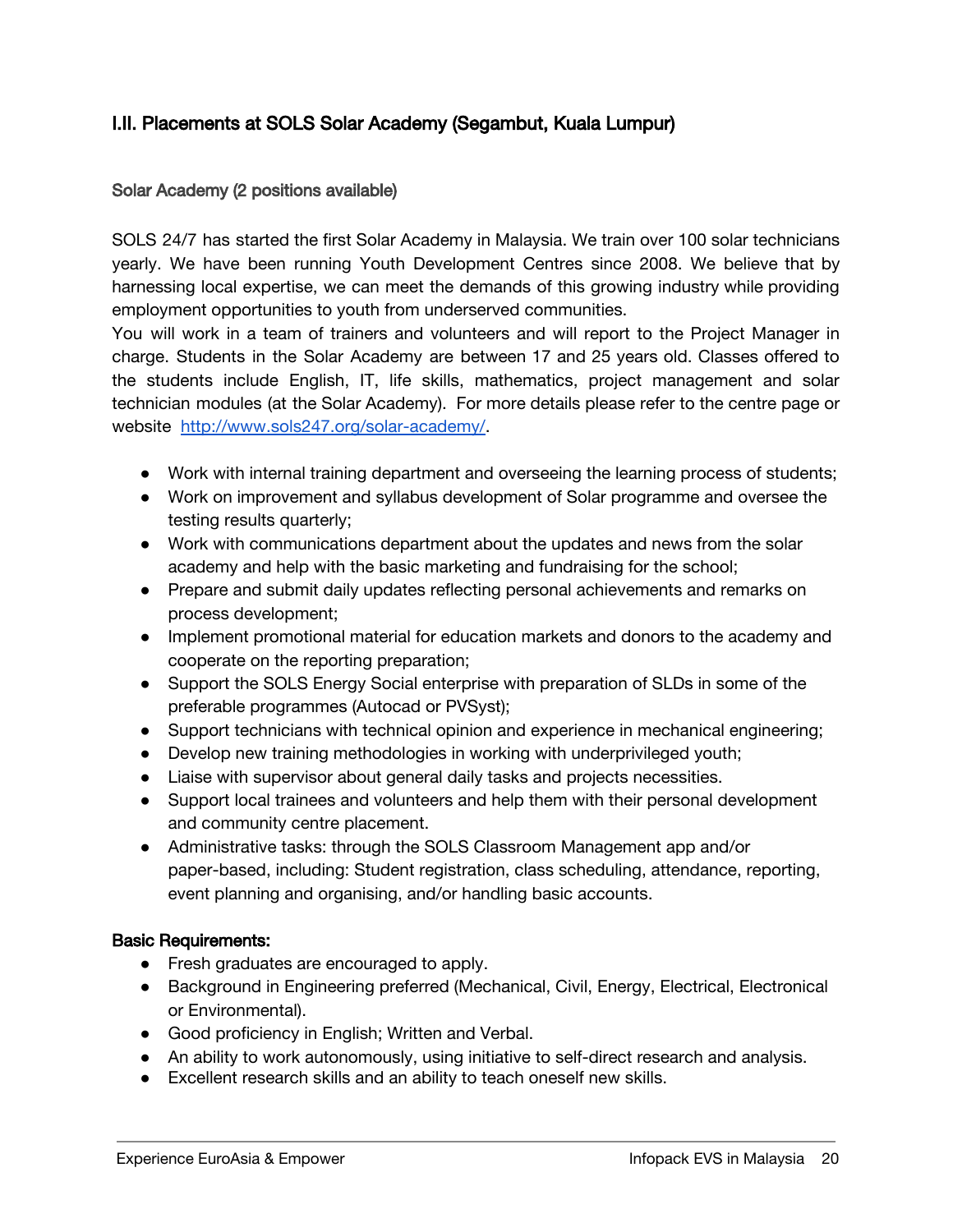# <span id="page-20-0"></span>I.III. Placements at Community Centres

We have placements available for EVS participants at one of the below Community Centres.

- 1. Community Centre 1Petaling, Kuala Lumpur (1 position)
- 2. Community Centre Redang, Terengganu (1 position)
- 3. Community Centre Sungai Suloh, Johor (1 position)
- 4. Community Centre Mah Sing, Kuala Lumpur (1 position)

Please note that only the placement at 1Petaling is located in Kuala Lumpur while all the other placements are located in local communities.

## About Community Centres

We have directly impacted 30,000 students at 90 Community Centres across the country since 2009. Our centres provided 6 to 8 hours free English & Life skills classes daily: we teach housewives in the morning, children in the afternoon, youth in the evening and working adults at night. Our centres truly serve as a hub for social services through its direct grassroots network enabling other programmes and providers to offer their services and create an even bigger impact.

Currently we run 12 community centres across Malaysia. We have identified the 5 centres mentioned above as most suitable to host EVS placements. For more information on the programme, please refer to [http://www.sols247.org/programmes/community-centres/.](http://www.sols247.org/programs/community-centres/)

## About the EVS position at the Community Centres

The Volunteer will work in a team of 2-3 people, together with the Centre Manager and Trainee/volunteer (if available), and as a team they are responsible for the performance of the project, meeting the centre objectives, and running of daily classes. The EVS participant will not be alone at their placement and they will be report their duties to the Centre Manager.

These classes include providing a range of English, IT and life skills classes. Our community programme targets the entire community and is open to children (7+ years), youth, housewives, working adults and senior citizens (no maximum age for students to enroll).

The Volunteer will be accountable for facilitating daily English classes (either paper-based or computer-based teaching), administration, basic accounts of the project, and community engagement through organising monthly community events, networking opportunities and identifying NGOs. This position includes planning, developing, coordinating, implementing and evaluating a range of community initiatives. The Volunteer at the Community Centre is one of the main points of contact between the Community Centre and the organisation.

## Key Tasks

Hours per week: 35 hours (5 days x 7 hours daily)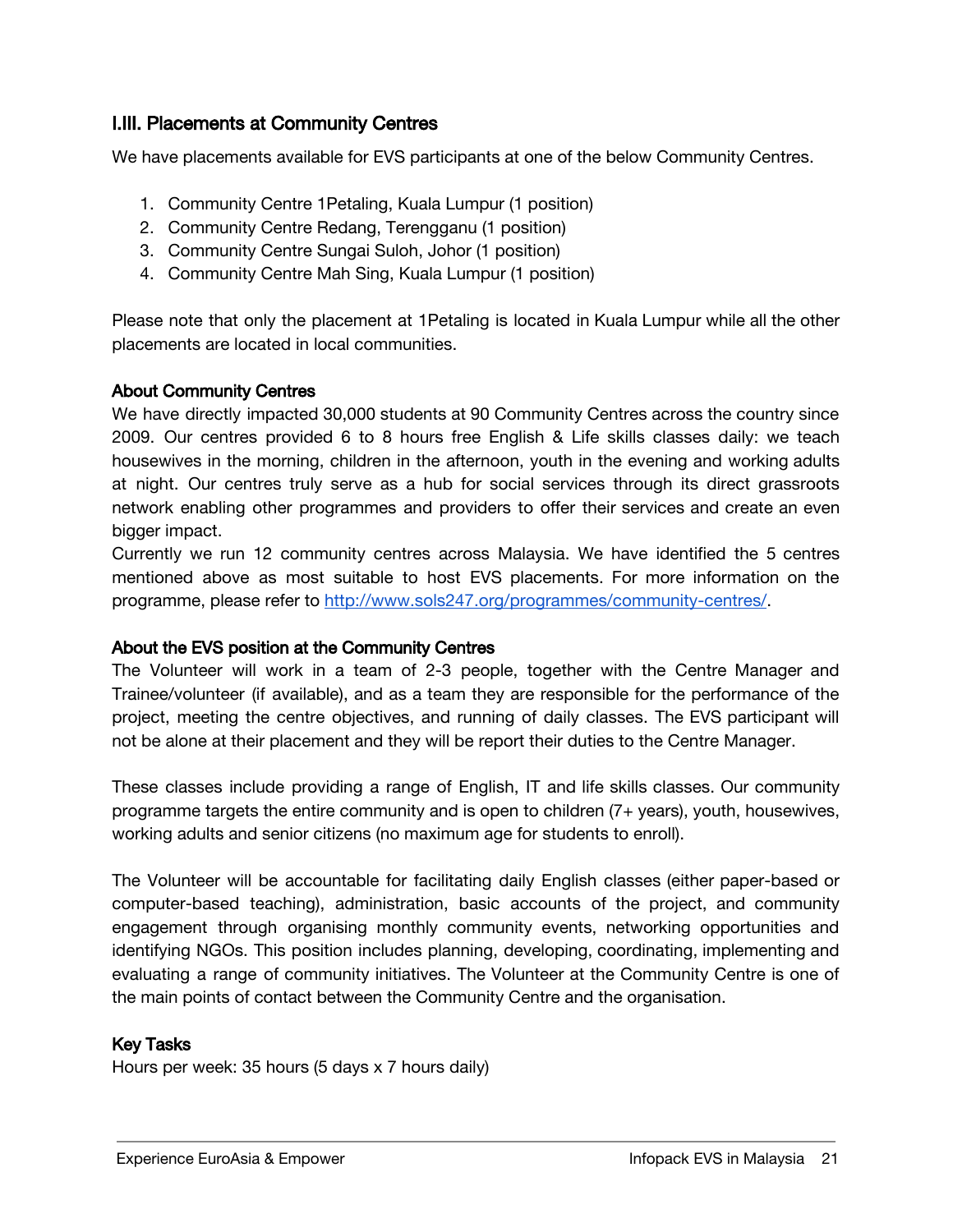# 1. Training

a. To attend every training conducted/required by the organization.

# 2. Education

- a. To assist the Community Centre Manager in teaching English, motivation, and basic computer skills to students at a SOLS 24/7 community centre using the SOLS 24/7 methodology provided (most classes will be offered through our Computer Assisted Learning programme);
- b. To assist with planning and preparation of classes;
- c. To teach according through the SOLS 24/7 methodology;
- d. To assist to monitor and record the progress of the students and report on this progress as and when instructed.;
- e. To assist to mentor local trainees and volunteers and help them with their personal development and community centre placement.
- f. Any other necessary tasks as requested by your supervisor.

# 3. Community engagement

- a. To plan, organise and implement monthly community events or workshops on topics related to the Sustainable Development Goals (SDGs). The goal of community events is to establish and maintain positive relationships with the community and engage them through programmes, events and other activities;
- b. To establish and maintain positive relationships with local community;
- c. To participate in formal and non-formal functions at the local community;
- d. To organize formal and non-formal functions at the community centre (if necessary).

# 4. Administration (through SOLS CM and/or paper-based), including:

- a. To assist with preparing monthly community centre reports;
- b. To assist with financial reporting (petty cash, receipts) at your community centre;
- c. To assist with student registration, attendance records, surveys and feedback forms;
- d. To assist with preparing class schedules;
- e. To assist with preparation of certificates and graduation ceremony planning;
- f. To assist with meeting social media KPIs and communication deliverables;
- g. To notify the Management Centre when any issues arise;
- h. To provide, debrief and submit any final reports by the end of your tenure.

\*Note: The schedule in the community centre might not be compact daily. For example, classes might start in the morning, have a break of 4 hours around lunchtime, classes continue at night. We adjust our schedule to the communities' availability. Same applies to the weekend which might not be the regular calendar weekend and we adjust to the students' availability. Also certain states in Malaysia follow a standard work week from Sunday to Thursday, and are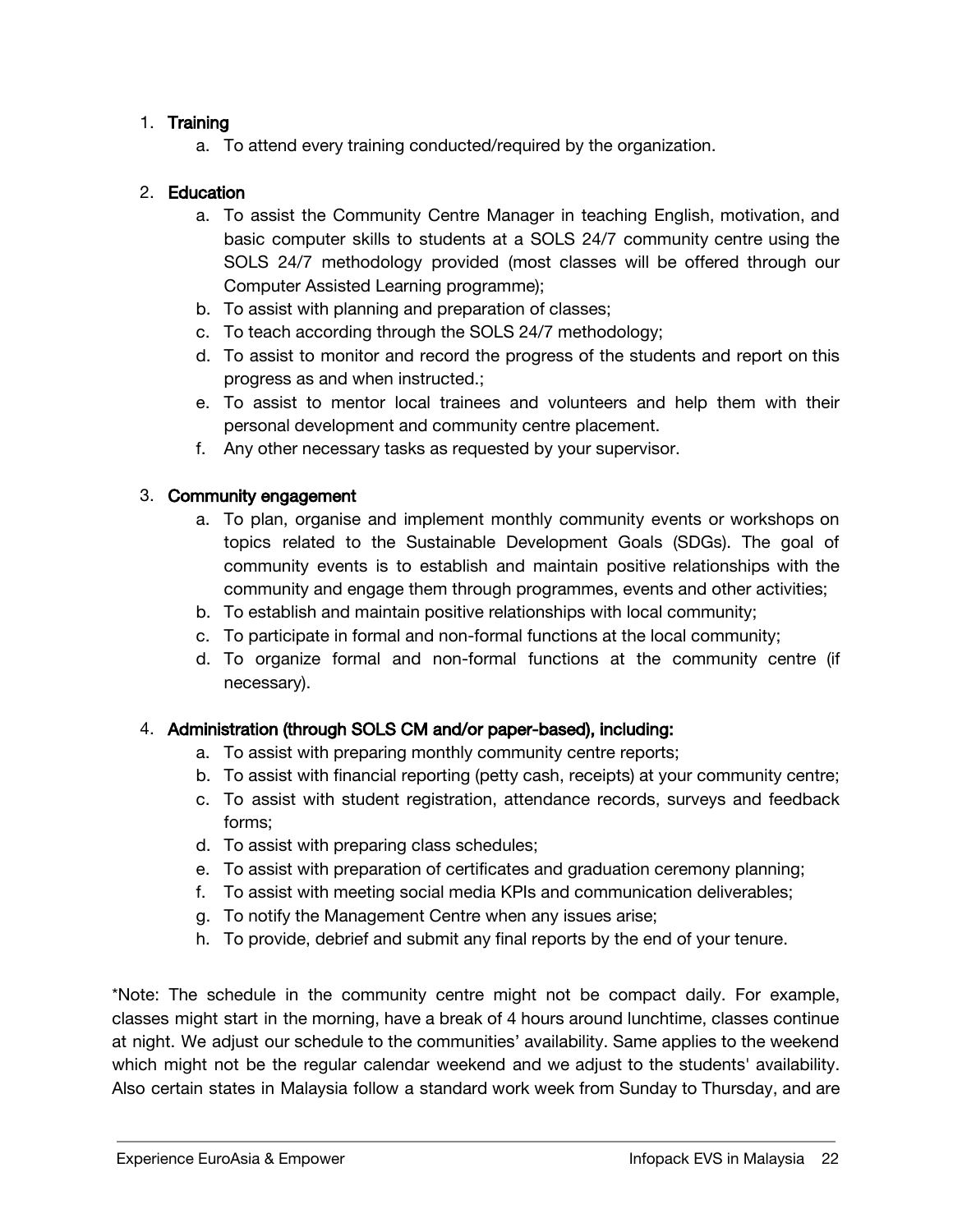off on Friday and Saturday. Nonetheless, if an EVS participant works on one or two days on the weekend, he/she will be given replacement days throughout the week so the usual work week will still remain 5 working days.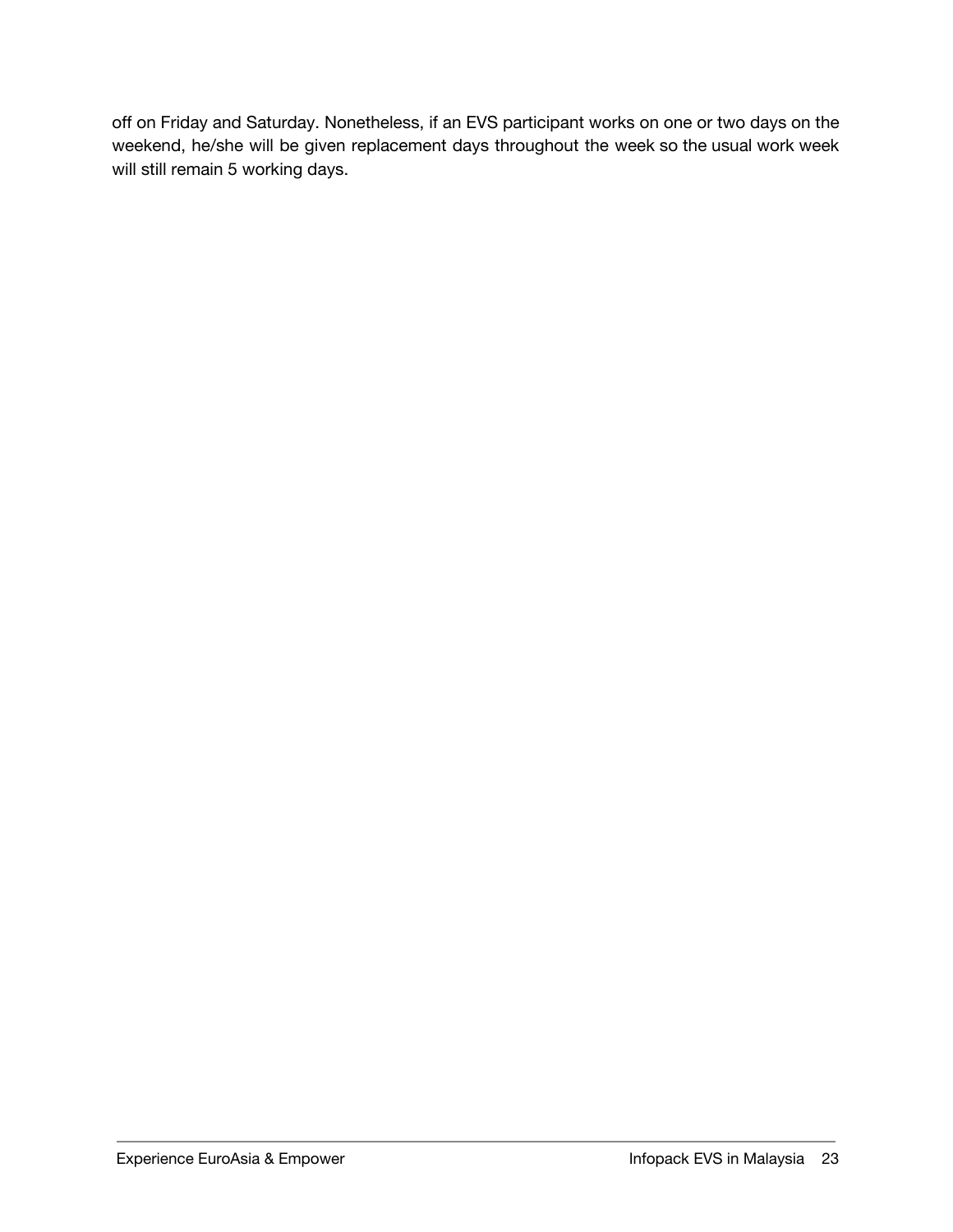# <span id="page-23-0"></span>Attachment II: Accommodation & Community Information

There are 3 types of placement locations:

- 1. SOLS 24/7 Headquarters, 1Petaling, Sungai Besi, Kuala Lumpur
- 2. SOLS Solar Academy, Segambut, Kuala Lumpur
- 3. Community Centres at various locations out of Kuala Lumpur.

The EVS participants will be placed in different projects and locations. Each participant will have the opportunity to contribute to the project that he/she is assigned to and get a unique experience of working with local youth and community members.

# <span id="page-23-1"></span>II.I. Placements at SOLS 24/7 Headquarters (Sungai Besi, KL)

Applicable for the following EVS placements: Community Centre 1Petaling, Community Centre Mah Sing, NGO Hub, Scholar Development Programme, and Human Resources.

| <b>Community information</b>     |                                                                                                                       |  |
|----------------------------------|-----------------------------------------------------------------------------------------------------------------------|--|
| <b>Community centre</b>          | Shoplot located at the SOLS 24/7 HQ (Condominium)                                                                     |  |
| <b>Community type</b>            | Urban                                                                                                                 |  |
| <b>Ethnicity</b>                 | Majority Malay and Chinese.                                                                                           |  |
| Nearest town                     | Southern Kuala Lumpur. 20 minutes from city centre by car.                                                            |  |
| <b>Main industries</b>           | Small business, office jobs, factory jobs.                                                                            |  |
| Activities in the area           | http://www.visitkl.gov.my/visitklv2/                                                                                  |  |
| <b>Accommodation information</b> |                                                                                                                       |  |
| <b>Accommodation type</b>        | Shared dormitories (gender separate).                                                                                 |  |
| <b>Bedroom facilities</b>        | Bunk beds with 20-40 other staff and volunteers.                                                                      |  |
| <b>Bathroom facilities</b>       | Communal shower rooms without water heaters.                                                                          |  |
| <b>Kitchen facilities</b>        | Meals are provided 3 times daily (Breakfast, lunch and dinner) from<br>Mondays - Saturdays. Cooking is not permitted. |  |
| <b>Other facilities</b>          | Washing machine.<br>Access to Clubhouse with TV, table futsal, table tennis.                                          |  |
| Internet                         | Yes, stable.                                                                                                          |  |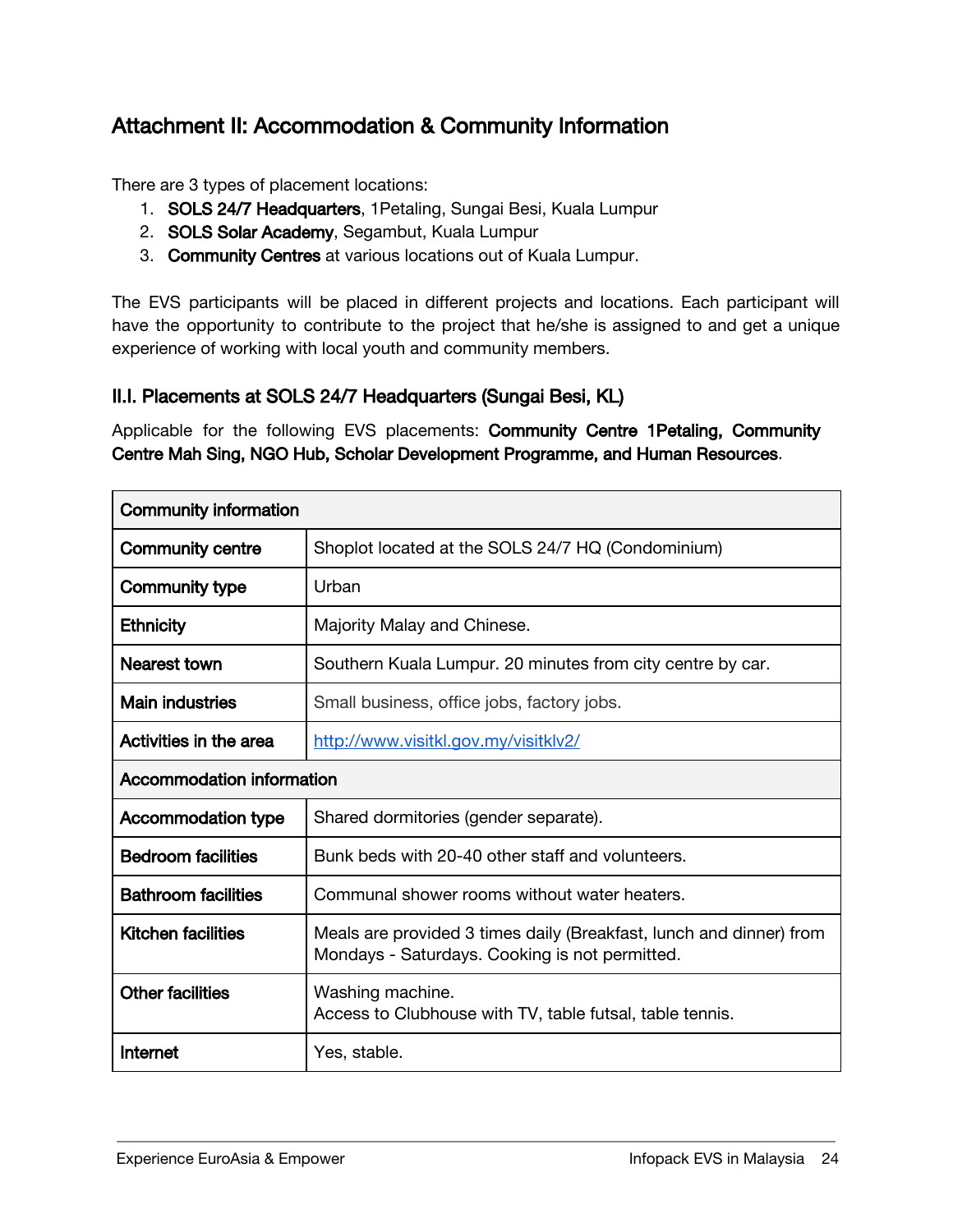| Centre information - Mah Sing    |                                                                                                                       |  |
|----------------------------------|-----------------------------------------------------------------------------------------------------------------------|--|
| <b>Centre location</b>           | Heart of KL/City Centre                                                                                               |  |
| <b>Traveling</b>                 | Travelling daily to the centre is required from the 1P (HQ). Public<br>transportation is extremely accessible.        |  |
| <b>Target group</b>              | Underprivileged communities                                                                                           |  |
| <b>Operating since</b>           | Expected to open in August 2017                                                                                       |  |
| Photo album                      | Not available as it's a new project                                                                                   |  |
| <b>Community information</b>     |                                                                                                                       |  |
| <b>Community type</b>            | Urban poor                                                                                                            |  |
| <b>Ethnicity</b>                 | Various ethnicities (Malay, Indian, Chinese, Indigenous, Others)                                                      |  |
| Nearest town                     | It's in the city centre of Kuala Lumpur                                                                               |  |
| <b>Main industries</b>           | Tourism, Service Industry, Corporate Offices, Retail                                                                  |  |
| Activities in the area           | http://www.visitkl.gov.my/visitklv2/                                                                                  |  |
| <b>Accommodation information</b> |                                                                                                                       |  |
| <b>Accommodation type</b>        | Shared dormitories (gender separate).                                                                                 |  |
| <b>Bedroom facilities</b>        | Bunk beds with 20-40 other staff and volunteers.                                                                      |  |
| <b>Bathroom facilities</b>       | Communal shower rooms without water heaters.                                                                          |  |
| <b>Kitchen facilities</b>        | Meals are provided 3 times daily (Breakfast, lunch and dinner)<br>from Mondays - Saturdays. Cooking is not permitted. |  |
| <b>Other facilities</b>          | Washing machine.<br>Access to Clubhouse with TV, table futsal, table tennis.                                          |  |
| Internet                         | Yes, stable.                                                                                                          |  |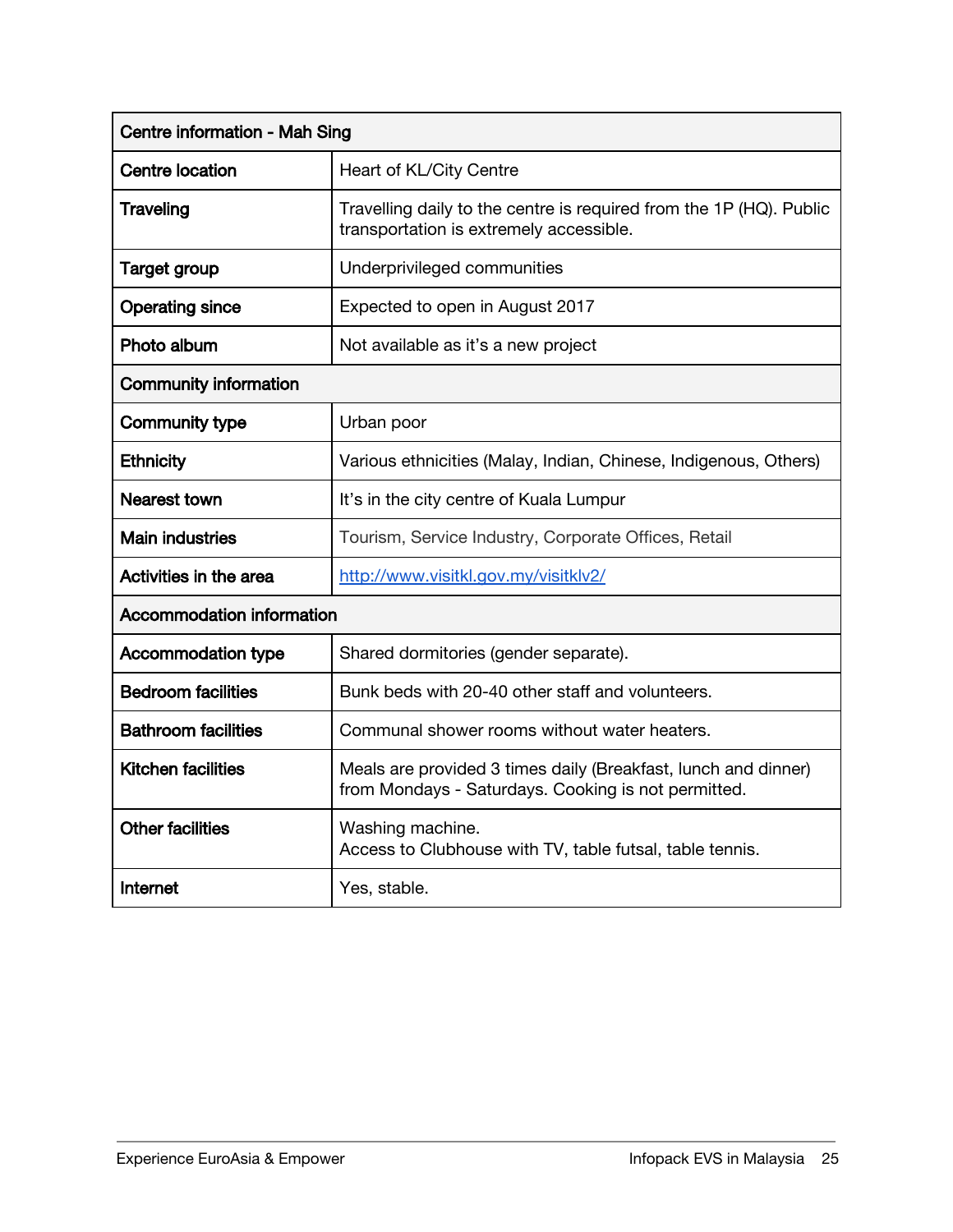# <span id="page-25-0"></span>II.II. Placements at SOLS 24/7 Academy (Segambut, KL)

Applicable for the following EVS placements: Solar Academy.

| <b>Community information</b>     |                                                                                    |
|----------------------------------|------------------------------------------------------------------------------------|
| Community type                   | Urban                                                                              |
| <b>Ethnicity</b>                 | Indigenous                                                                         |
| Nearest town                     | Northern part of Kuala Lumpur. 20 minutes to city centre by car.                   |
| <b>Main industries</b>           | Small business, office jobs, factory jobs                                          |
| Activities in the area           | Teaching, cooking, workshops with the students, organizing<br>events.              |
| <b>Accommodation information</b> |                                                                                    |
| <b>Accommodation type</b>        | Shop lot                                                                           |
| <b>Bedroom facilities</b>        | Shared dormitories (gender separate)                                               |
| <b>Bathroom facilities</b>       | Communal shower room with no water heater.                                         |
| <b>Kitchen facilities</b>        | The kitchen is furnished with cooking utilities.                                   |
| <b>Other facilities</b>          | Fast food restaurant, local restaurants and grocery shop at a<br>walking distance. |
| Internet                         | Yes, stable.                                                                       |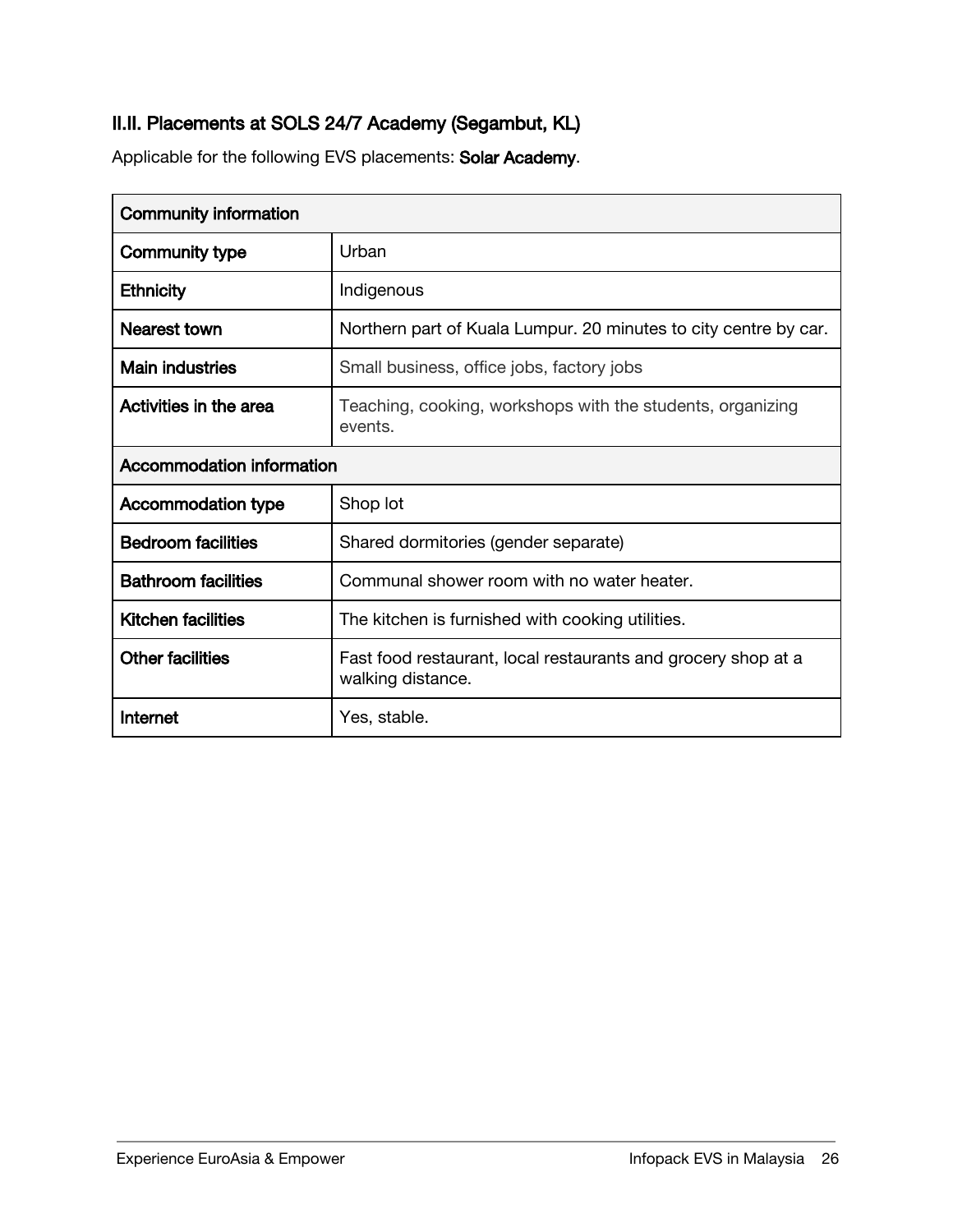# <span id="page-26-0"></span>II.III. Placements at SOLS 24/7 Community Centres (Out of KL)

Applicable for the following EVS placements at Community Centres: Redang, Sungai Suloh.

| Centre information - Redang      |                                                                                                                                               |  |
|----------------------------------|-----------------------------------------------------------------------------------------------------------------------------------------------|--|
| <b>Centre location</b>           | School, community hall, cyber cafe and at the staff<br>accommodation.                                                                         |  |
| <b>Target group</b>              | Children, youth and adults.                                                                                                                   |  |
| <b>Operating since</b>           | 2012                                                                                                                                          |  |
| Photo album                      | https://www.facebook.com/pg/SOLS247/photos/?tab=album&a<br>Ibum id=913990021976051                                                            |  |
| <b>Community information</b>     |                                                                                                                                               |  |
| <b>Community type</b>            | Rural (Island)                                                                                                                                |  |
| <b>Ethnicity</b>                 | Malay                                                                                                                                         |  |
| Nearest town                     | 1.5 hours via ferry to Kuala Besut                                                                                                            |  |
| <b>Main industries</b>           | Tourism, fishing                                                                                                                              |  |
| Activities in the area           | Watersports (Snorkeling, Jet Skiing etc.).<br>http://www.malaysia.travel/en/places/states-of-malaysia/tereng<br>ganu/pulau-redang             |  |
| <b>Accommodation information</b> |                                                                                                                                               |  |
| <b>Accommodation type</b>        | Room at one of the resort.                                                                                                                    |  |
| <b>Bedroom facilities</b>        | Shared bedroom with two single beds.                                                                                                          |  |
| <b>Bathroom facilities</b>       | Own bathroom with water heater.                                                                                                               |  |
| <b>Kitchen facilities</b>        | Rice cooker, kettle and small fridge only.                                                                                                    |  |
| <b>Other facilities</b>          | Few restaurants and small shops. During monsoon (Nov-Feb)<br>most of the restaurants are closed and there is no ATM machine<br>on the island. |  |
| Internet                         | Unstable wifi, especially during the monsoon season.                                                                                          |  |